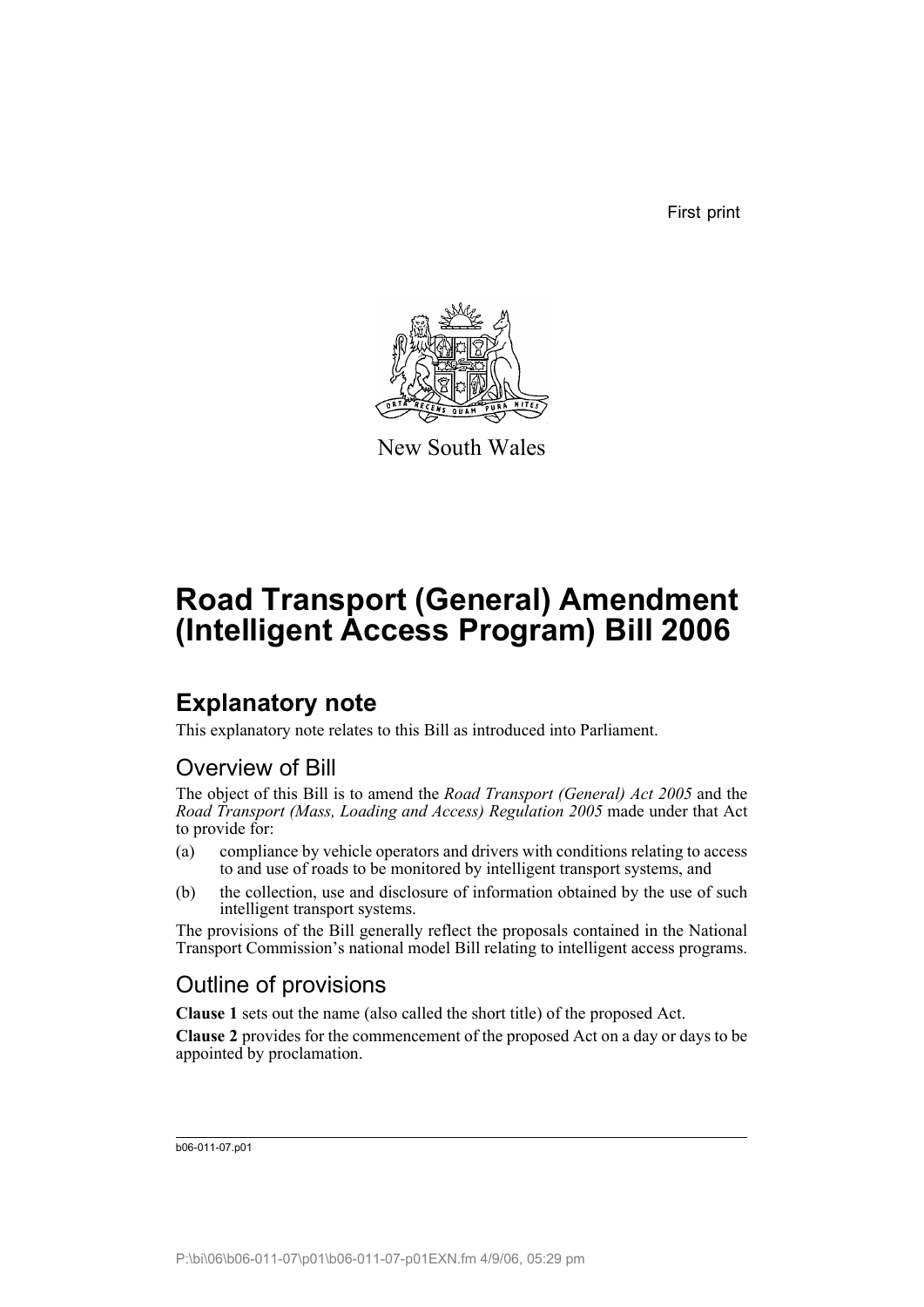Explanatory note

**Clause 3** is a formal provision that gives effect to the amendments to the *Road Transport (General) Act 2005* set out in Schedule 1.

**Clause 4** is a formal provision that gives effect to the amendments to the *Road Transport (Mass, Loading and Access) Regulation 2005* set out in Schedule 2.

**Clause 5** provides for the repeal of the proposed Act after all the amendments made by the proposed Act have commenced. Once the amendments have commenced the proposed Act will be spent. Section 30 of the *Interpretation Act 1987* provides that the repeal of an amending Act does not affect the amendments made by that Act.

# **Schedule 1 Amendment of Road Transport (General) Act 2005**

**Schedule 1 [1]** inserts proposed section 11A. The proposed section enables regulations to be made in relation to intelligent transport systems that are required or permitted to be used by or under a road transport law or any exemption, authority or condition given or imposed by or under any such law. The regulation-making power covers areas including conditions, the regulation or prohibition of the collection, storage, use and disclosure of information obtained by the use of such a system or for the purposes of a system, the keeping of records, tampering with such systems and the certification and functions of providers and auditors of such systems. Regulations may also be made with respect to evidentiary matters relating to information obtained from such systems and other related matters. An *intelligent transport system* is a system involving the use of electronic or other technology that has the capacity and capability to monitor, collect, store, display, analyse, transmit or report information relating to vehicles, drivers, operators or other persons involved in road transport.

**Schedule 1 [2]** enables regulations containing savings and transitional provisions to be made as a consequence of the enactment of the proposed Act.

# **Schedule 2 Amendment of Road Transport (Mass, Loading and Access) Regulation 2005**

## **Permit and notice conditions**

The *Road Transport (Mass, Loading and Access) Regulation 2005* (the *Regulation*) regulates mass and loading of heavy vehicles and combinations and access conditions to roads for heavy vehicles and combinations. The Regulation sets out mass, loading and dimension requirements, as well as access requirements, but also provides for exemptions from certain requirements on conditions. Exemptions are given under the Regulation in the form of a notice published in the Gazette or a permit issued by the Roads and Traffic Authority (the *RTA*). The amendments made to the Regulation by the Schedule expressly provide for each notice and permit under the Regulation, that relates to heavy vehicles, to be able to be made subject to a condition that a vehicle to which it applies, and any driver of the vehicle, participate

Explanatory note page 2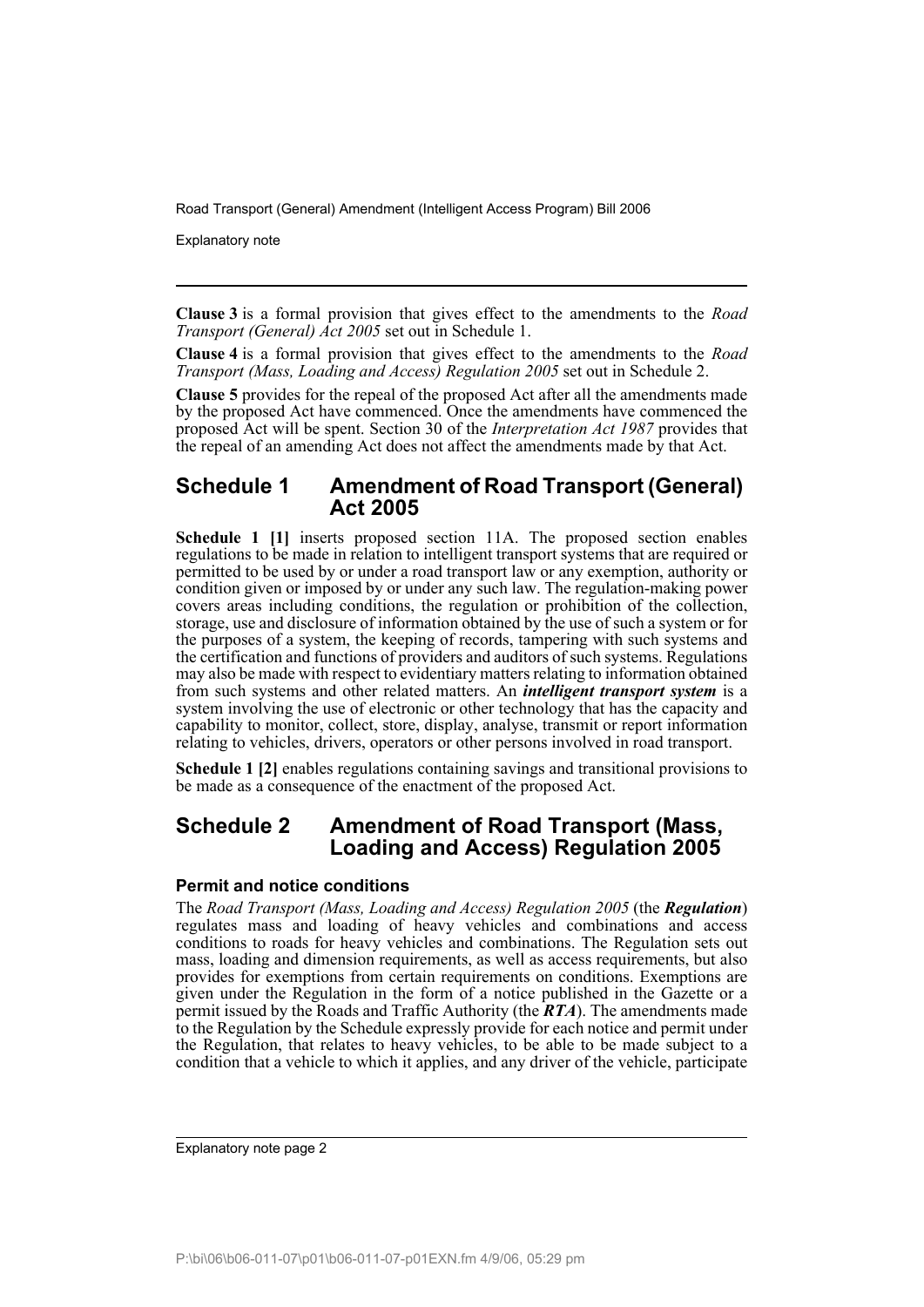Explanatory note

in a program involving the use of an intelligent transport system to monitor compliance with the notice or permit.

**Schedule 2 [2]** amends clause 14 to enable the condition to be imposed on a notice applying to Class 1 vehicles.

**Schedule 2 [3]** amends clause 16 to enable the condition to be imposed on a permit applying to Class 1 vehicles.

**Schedule 2 [4]** amends clause 22 to enable the condition to be imposed on a notice or permit applying to Class 2 vehicles.

**Schedule 2 [5]** amends clause 25 to enable the condition to be imposed on a notice applying to Class 3 vehicles.

**Schedule 2 [6]** amends clause 27 to enable the condition to be imposed on a permit applying to Class 3 vehicles.

**Schedule 2 [7]** amends clause 36 to enable the condition to be imposed on a permit applying to certain heavy vehicles.

## **Operation of intelligent access programs**

The Schedule also sets out provisions for the operation of intelligent monitoring systems, including systems required under concessions under the Regulation or the *Road Transport (General) Act 2005*.

**Schedule 2 [1]** amends the object of the Regulation to reflect the new provisions. **Schedule 2 [8]** inserts proposed Part 6A (clauses 72A–72ZF). The proposed Part contains the following provisions:

### **Division 1 Preliminary**

Proposed clause 72A applies the proposed Part to operators and drivers of vehicles, and vehicles, that are subject to permits, notices or exemptions under the Regulation or under the *Road Transport (General) Act 2005*, to which are attached conditions requiring participation in a program involving the use of an intelligent transport system to monitor compliance with the conditions of the notice, permit or exemption.

Proposed clause 72B defines expressions used in the proposed Part, including *concession* (a notice, permit or exemption under the Regulation or an exemption under the *Road Transport (General) Act 2005*), *intelligent access condition* (a condition requiring participation in a program involving the use of an intelligent transport system to monitor compliance with the conditions of the notice, permit or exemption), *intelligent access system* (an intelligent transport system that is installed in or in relation to a vehicle for the purposes of an intelligent access condition) and *personal information* (information or an opinion, whether true or not, and whether recorded in a material form or not, about an individual whose identity is apparent, or can reasonably be ascertained, from the information or opinion).

Explanatory note page 3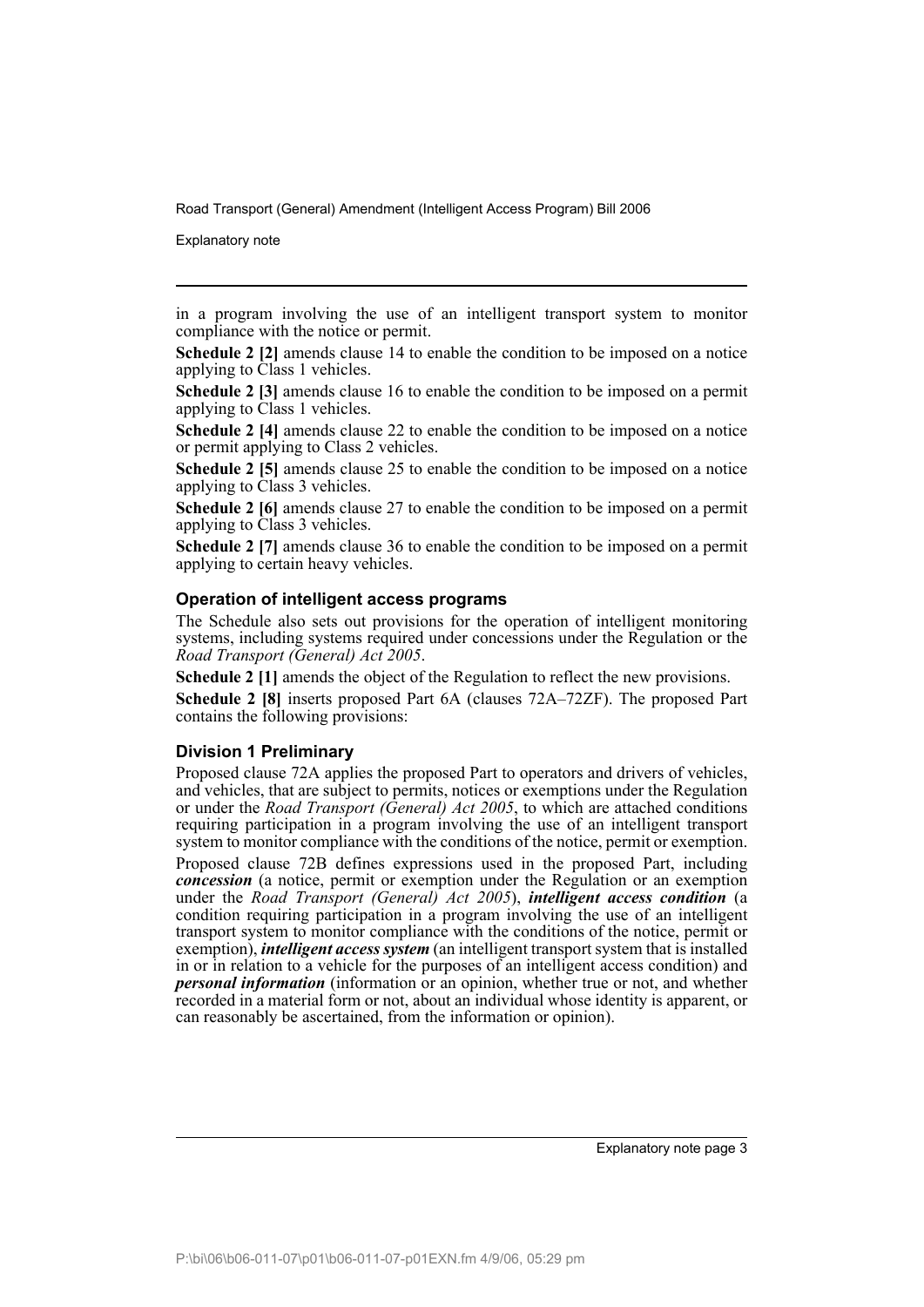Explanatory note

### **Division 2 Intelligent access programs**

Proposed clause 72C sets out matters that may be specified in an intelligent access condition, including the kinds of intelligent transport systems, service providers and matters to be monitored. Systems and service providers may not be specified unless certified by Transport Certification Australia Ltd (*TCA*). Each intelligent transport system must use the spatial data set issued by TCA (the *intelligent access map)*.

Proposed clause 72D confers on TCA functions relating to the management of the certification and auditing of intelligent access systems on behalf of the RTA.

### **Division 3 Operation of intelligent access systems**

Proposed clause 72E requires the operator of a vehicle to notify the RTA immediately of any malfunction in an intelligent access system and also requires the driver of a vehicle to notify the operator of the vehicle of any such malfunction.

Proposed clause 72F makes it an offence to engage in conduct that results in an intelligent access system being altered, installed or used with the intention that the system will fail to collect, store or report intelligent access information or fail to do so correctly, or to be negligent or reckless as to whether the system will fail to do so.

Proposed clause 72G requires a service provider or TCA to report any suspected offence under proposed clause 72F (a *tampering offence*) to the RTA. The proposed clause also makes it an offence for a service provider or TCA to disclose to any other person any knowledge of or suspicion about a tampering offence.

Proposed clause 72H requires an auditor of an intelligent access system to report any suspected tampering offence to the RTA (if an operator or driver is involved) or TCA (if a service provider is involved). An auditor must also report any other suspected contravention of the proposed Part by a service provider to TCA.

Proposed clause 72I requires a service provider to make a non-compliance report about an operator to the RTA if the service provider detects or knows of a breach of a concession or an electronically generated report indicates apparent tampering.

Proposed clause 72J makes it an offence for an operator of a vehicle to knowingly give false or misleading information, or knowingly omit anything that makes information false or misleading in a material particular, that is relevant to the operation of the vehicle to a service provider with whom the operator has an agreement for the provision of an intelligent access system. The proposed clause also makes it an offence if the operator of a vehicle knowingly gives or omits such information or a thing intending the service provider to enter into such an agreement with the operator.

Proposed clause 72K makes it an offence for a service provider to knowingly give false or misleading information, or knowingly omit anything that makes information false or misleading, in a material particular that is relevant to the operation of the vehicle to the RTA or TCA.

Explanatory note page 4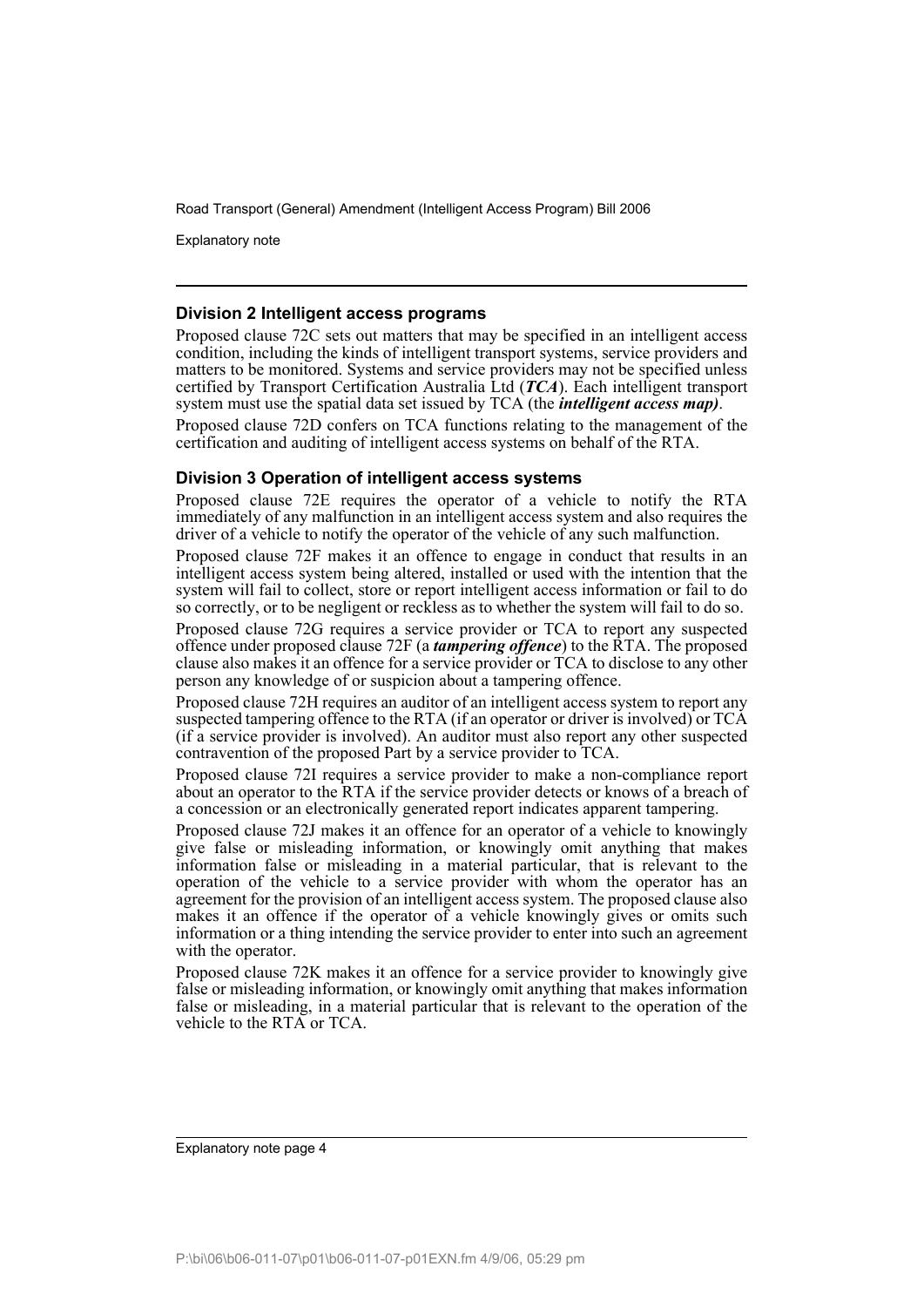Explanatory note

## **Division 4 Collection, storage, use and disclosure of intelligent access information**

Proposed clause 72L makes it clear that the provisions of the proposed Division are in addition to any other law.

Proposed clause 72M requires the operator of a vehicle to inform the driver before the driver begins a journey in the vehicle that the vehicle will be monitored by a service provider and of matters relating to the information to be collected.

Proposed clause 72N prohibits an operator from using or disclosing any intelligent access information about a driver that is obtained when the driver is not at work.

Proposed clause 72O contains offences about the collection, storage, use or disclosure of intelligent access information by service providers. A service provider:

- (a) must not collect, store, use or disclose any such information otherwise than as required or permitted under the Regulation or any other law, and
- (b) must take reasonable steps to ensure that information is necessary for or is directly related to the purpose for which it was collected or a directly related purpose, not excessive for that purpose and is accurate, up-to-date, complete and not misleading, and
- (c) must keep non-compliance reports, and related data, for at least 4 years, and
- (d) must take reasonable steps to destroy any other information after 1 year.

Proposed clause 72P permits service providers to collect, store and use intelligent access information for compliance purposes. Service providers may disclose the information for compliance purposes and with the consent of the person concerned. They may disclose information about an operator of a vehicle (other than a non-compliance report) to the operator or to another person with the consent of the operator (if it does not enable another person to be identified).

Proposed clause 72Q contains offences about the collection, storage, use or disclosure of intelligent access information by TCA. TCA:

- (a) must not collect, store, use or disclose any such information otherwise than as required or permitted under the Regulation or any other law, and
- (b) must take reasonable steps to ensure that information is accurate, up-to-date, complete and not misleading.

Proposed clause 72R permits TCA to collect, store, use and disclose intelligent access information for the performance of its functions and compliance purposes, and, with consent, for research purposes. TCA may disclose the information with the consent of the person concerned. TCA may disclose information about an operator of a vehicle to the operator, an auditor or the RTA. Information about breaches by a service provider may be disclosed only to an auditor or the RTA.

Proposed clause 72S contains offences about the collection, storage, use or disclosure of intelligent access information by auditors. An auditor:

(a) must not collect, store, use or disclose any such information otherwise than as required or permitted under the Regulation or any other law, and

Explanatory note page 5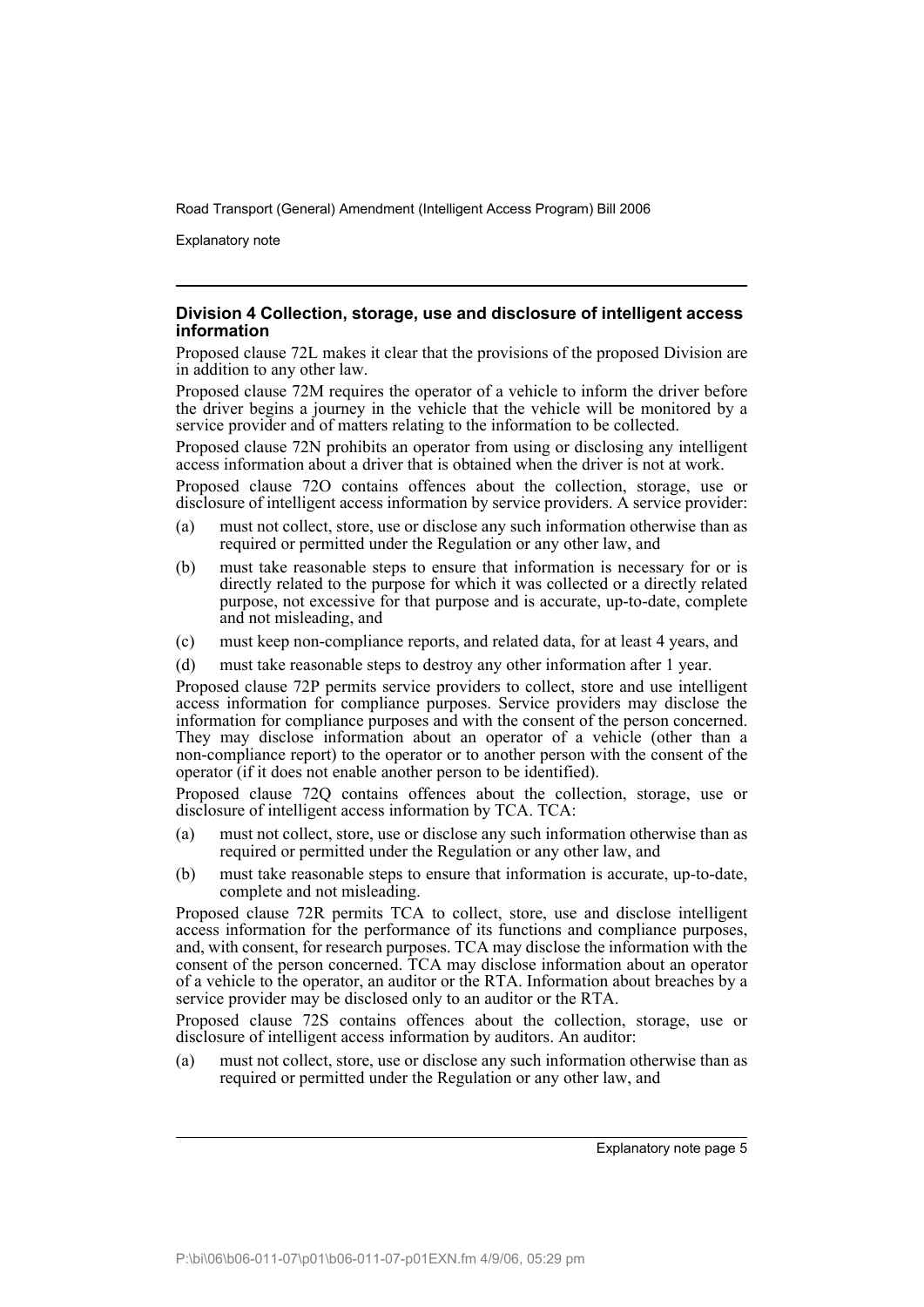Explanatory note

(b) must take reasonable steps to ensure that information is necessary for the purpose for which it was collected or a directly related purpose, not excessive for that purpose, accurate, up-to-date, complete and not misleading.

Proposed clause 72T permits an auditor to collect, store, use and disclose intelligent access information for the performance of its functions and to report breaches and tampering offences. An auditor may collect information for the purposes of an intelligent access audit of a service provider. An auditor may disclose information about an operator of a vehicle to the operator, TCA or the RTA or with the consent of the person concerned. Information about breaches or tampering offences may be disclosed only to TCA or the RTA.

Proposed clause 72U prohibits TCA or an auditor from using or disclosing intelligent access information unless reasonable steps are first taken to ensure that it is accurate, up-to-date, complete and not misleading.

Proposed clause 72V requires service providers, TCA and auditors to take reasonable steps to protect intelligent access information collected by them. In addition, TCA and an auditor must destroy any information after 1 year unless it is required as evidence in proceedings.

Proposed clause 72W requires service providers and TCA to prepare and make publicly available a policy on the management of information. It also requires service providers, TCA and auditors to take reasonable steps, at the request of an individual, to provide information about information held in relation to the individual and to give the individual access to personal information held about the individual. This does not apply to information about non-compliance or tampering reports.

Proposed clause 72X requires service providers, TCA and auditors to make records about intelligent access information they use or disclose within 5 business days of the use or disclosure. In addition, a service provider is to keep a record of intelligent access information it collects.

Proposed clause 72Y enables an individual to request a service provider, TCA or an auditor to alter personal information held about the individual and requires appropriate alterations to be made to ensure information is accurate, up-to-date, complete and not misleading. A refusal of such a request is to be reviewed by TCA (if the decision is made by a service provider or an auditor) or the RTA (if the decision is made by TCA). The reviewing body may direct information to be altered.

# **Division 5 General**

Proposed clause 72Z provides for the application, to intelligent access information, of a provision of the *Workplace Surveillance Act 2005* which limits the purposes for which surveillance records made at work can be used, while also providing for the collection, use, storage and disclosure of that information in accordance with the proposed Part.

Proposed clause 72ZA sets out the records that must be kept by TCA of transactions with the RTA, service providers and auditors. It also requires auditors to keep and retain records of their transactions with service providers and TCA.

Explanatory note page 6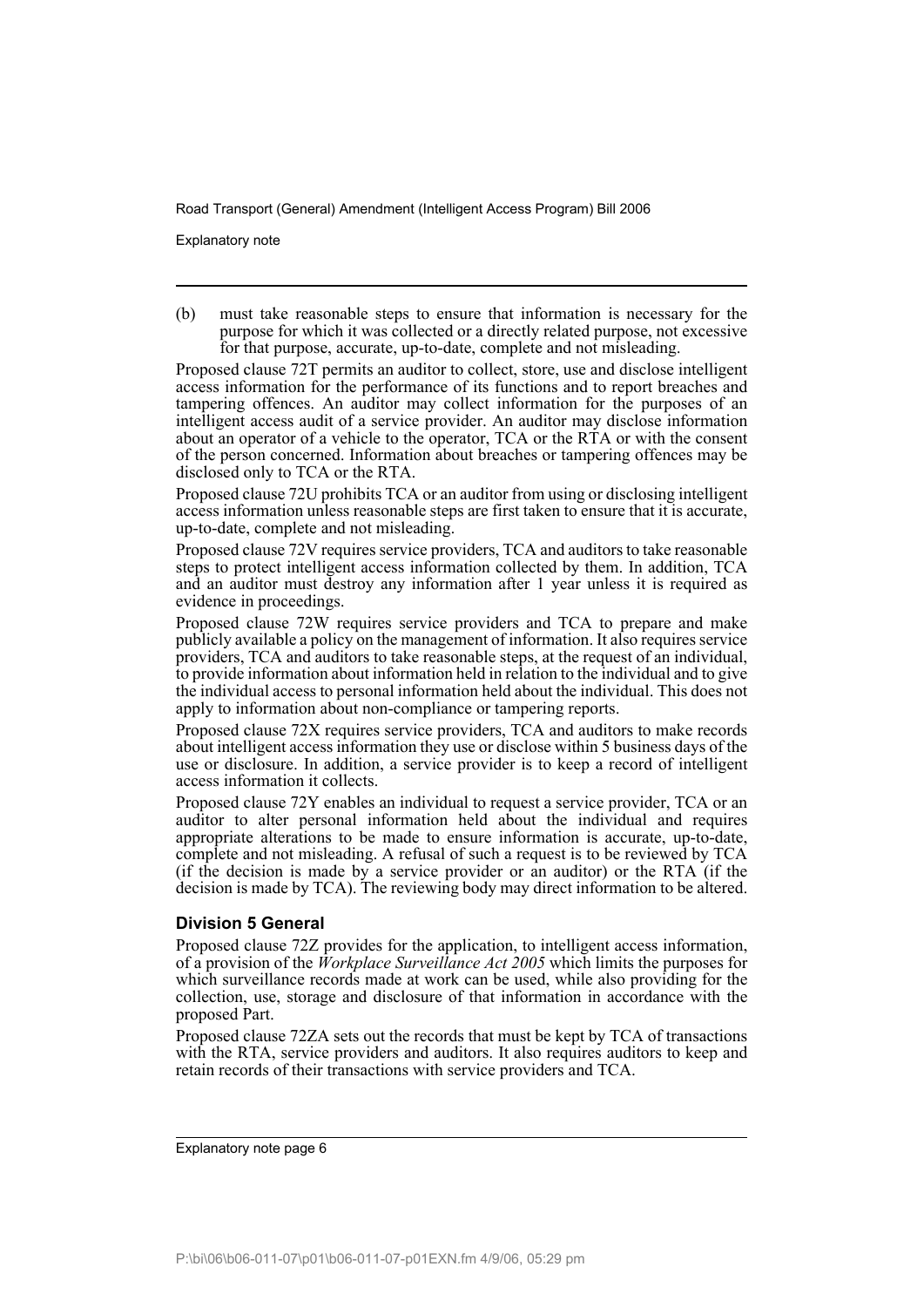Explanatory note

Proposed clause 72ZB enables auditors to carry out intelligent access audits and requires service providers to give auditors access to relevant records kept under the proposed Part.

Proposed clause 72ZE sets out evidentiary presumptions that are to apply (unless evidence sufficient to raise doubt about them is adduced) in relation to the intelligent access map, the operation of equipment and software in an intelligent access system, the position of a vehicle and the operation of an intelligent access system.

Proposed clause 72ZF makes non-compliance reports and tampering reports admissible in evidence and prima facie evidence of the facts stated in them and establishes a presumption that they contain a correct report of information generated and recorded by the intelligent access system concerned.

**Schedule 2 [9]** inserts a definition.

Explanatory note page 7

Proposed clause 72ZC is an evidentiary provision that sets out matters about which prima facie evidence may be given in any proceedings by way of a certificate issued by the RTA. Those matters include evidence about intelligent access conditions, operators of vehicles, malfunctions and non-compliance reports.

Proposed clause 72ZD is an evidentiary provision that enables prima facie evidence about the intelligent access map, and the certification and appointment of service providers and auditors, to be given in any proceedings by way of a certificate issued by TCA.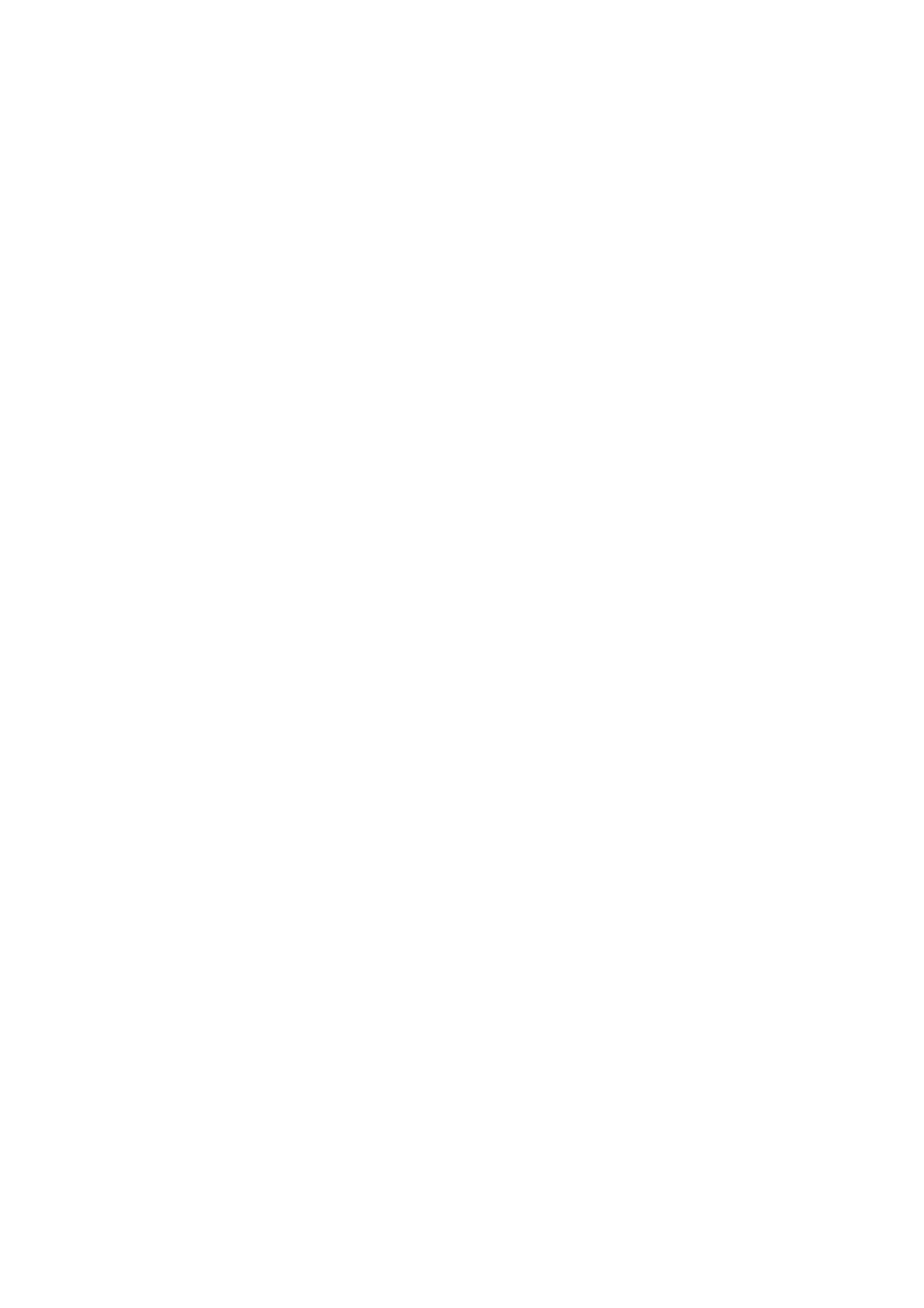First print



New South Wales

# **Road Transport (General) Amendment (Intelligent Access Program) Bill 2006**

# **Contents**

|            |                                                                           | Page |
|------------|---------------------------------------------------------------------------|------|
|            | Name of Act                                                               |      |
|            | Commencement                                                              | 2    |
| 3          | Amendment of Road Transport (General) Act 2005 No 11                      | 2    |
| 4          | Amendment of Road Transport (Mass, Loading and<br>Access) Regulation 2005 | 2    |
| 5          | Repeal of Act                                                             | 2    |
| Schedule 1 | Amendment of Road Transport (General) Act 2005                            | 3    |
| Schedule 2 | Amendment of Road Transport (Mass, Loading and<br>Access) Regulation 2005 | 6    |

b06-011-07.p01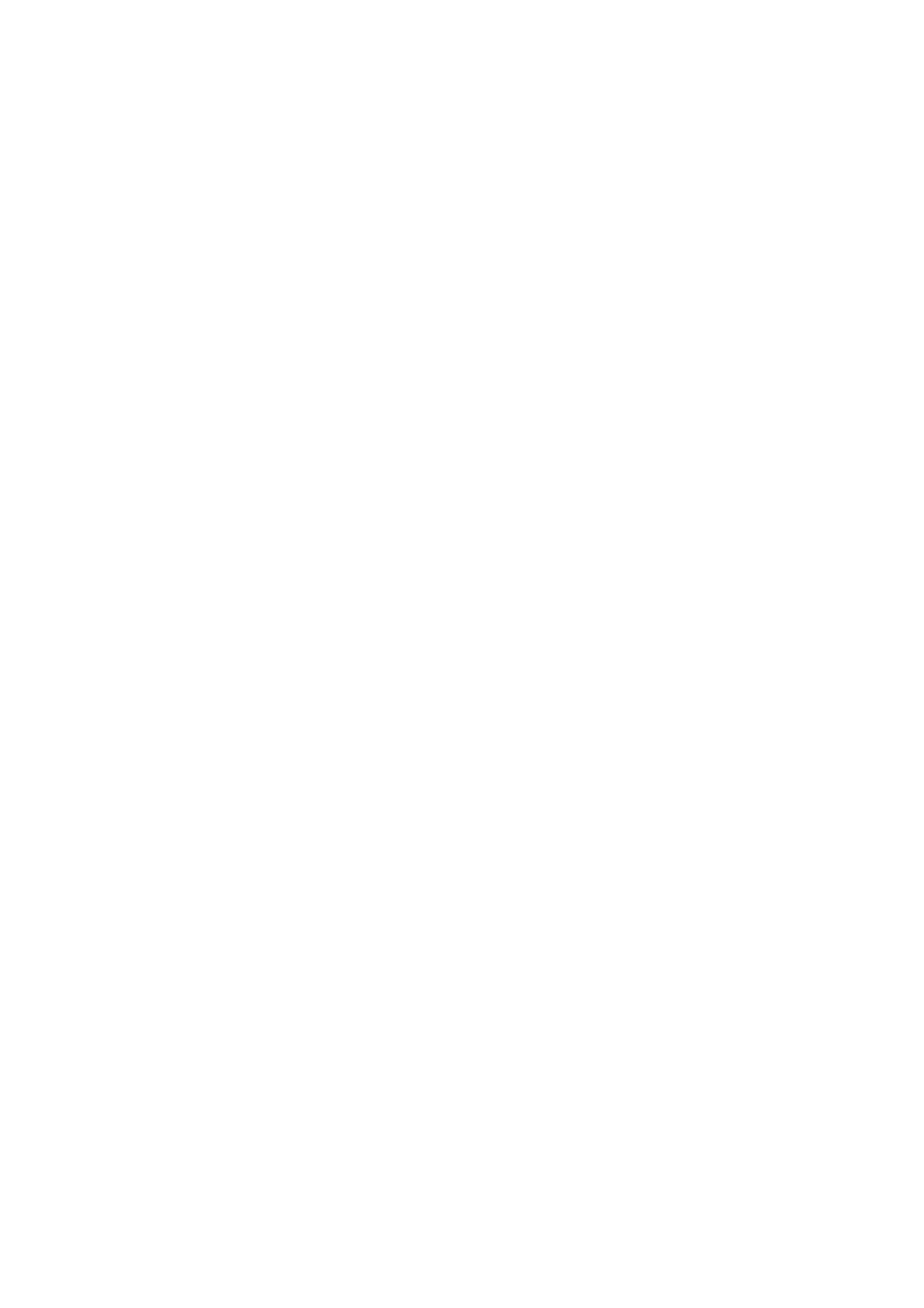

New South Wales

# **Road Transport (General) Amendment (Intelligent Access Program) Bill 2006**

No , 2006

# **A Bill for**

An Act to amend the *Road Transport (General) Act 2005* and the *Road Transport (Mass, Loading and Access) Regulation 2005* with respect to the use of intelligent transport systems for certain monitoring and compliance purposes; and for other purposes.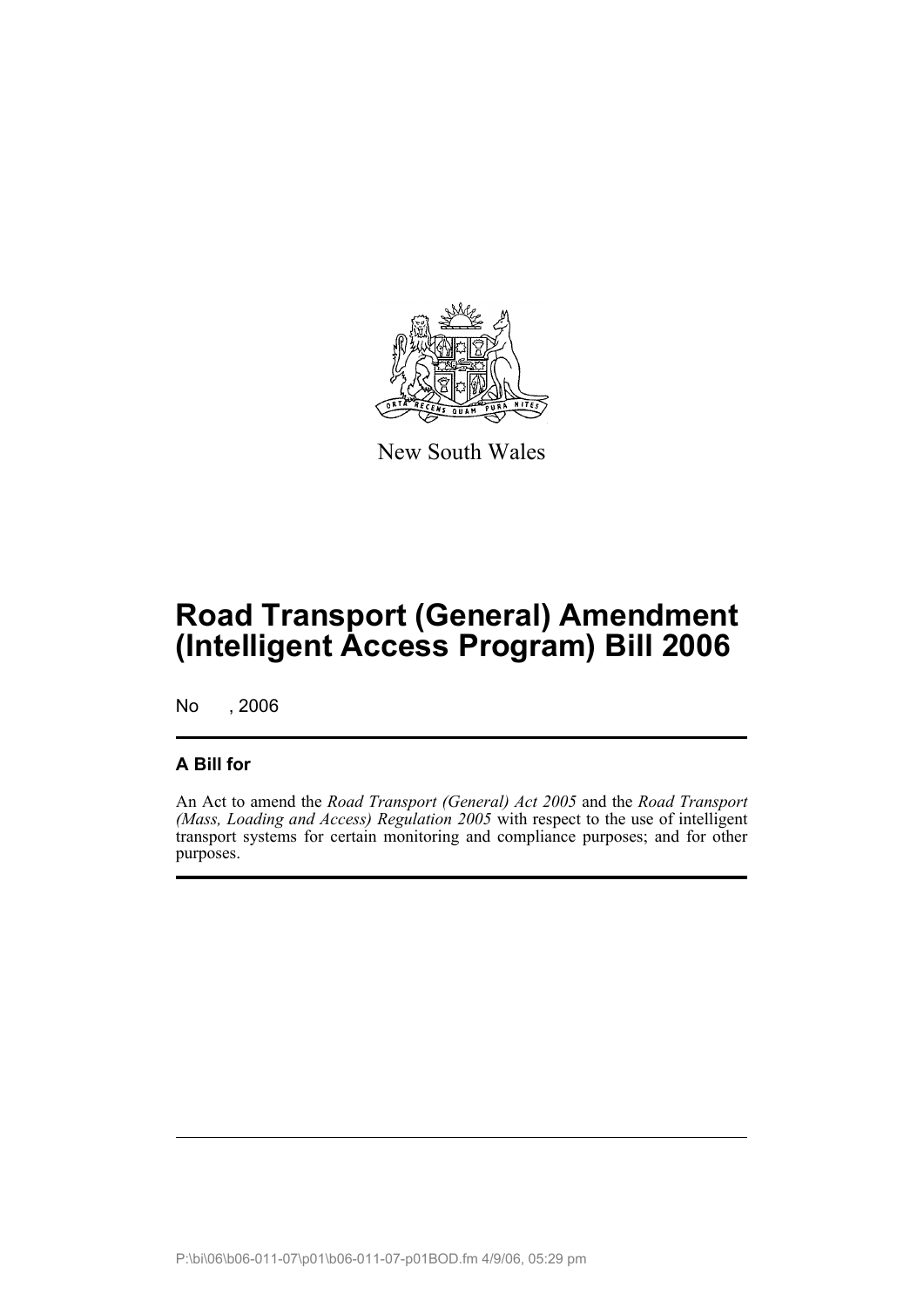<span id="page-11-4"></span><span id="page-11-3"></span><span id="page-11-2"></span><span id="page-11-1"></span><span id="page-11-0"></span>

|              |      | The Legislature of New South Wales enacts:                                                                                                                | $\mathbf{1}$        |
|--------------|------|-----------------------------------------------------------------------------------------------------------------------------------------------------------|---------------------|
| 1            |      | Name of Act                                                                                                                                               | $\overline{2}$      |
|              |      | This Act is the Road Transport (General) Amendment (Intelligent<br>Access Program) Act 2006.                                                              | 3<br>$\overline{4}$ |
| $\mathbf{2}$ |      | <b>Commencement</b>                                                                                                                                       | 5                   |
|              |      | This Act commences on a day or days to be appointed by proclamation.                                                                                      | 6                   |
| 3            |      | Amendment of Road Transport (General) Act 2005 No 11                                                                                                      | $\overline{7}$      |
|              |      | The <i>Road Transport (General) Act 2005</i> is amended as set out in<br>Schedule 1.                                                                      | 8<br>9              |
| 4            | 2005 | Amendment of Road Transport (Mass, Loading and Access) Regulation                                                                                         | 10<br>11            |
|              |      | The Road Transport (Mass, Loading and Access) Regulation 2005 is<br>amended as set out in Schedule 2.                                                     | 12<br>13            |
| 5            |      | <b>Repeal of Act</b>                                                                                                                                      | 14                  |
|              | (1)  | This Act is repealed on the day following the day on which all of the<br>provisions of this Act have commenced.                                           | 15<br>16            |
|              | (2)  | The repeal of this Act does not, because of the operation of section 30<br>of the <i>Interpretation Act 1987</i> , affect any amendment made by this Act. | 17<br>18            |
|              |      |                                                                                                                                                           |                     |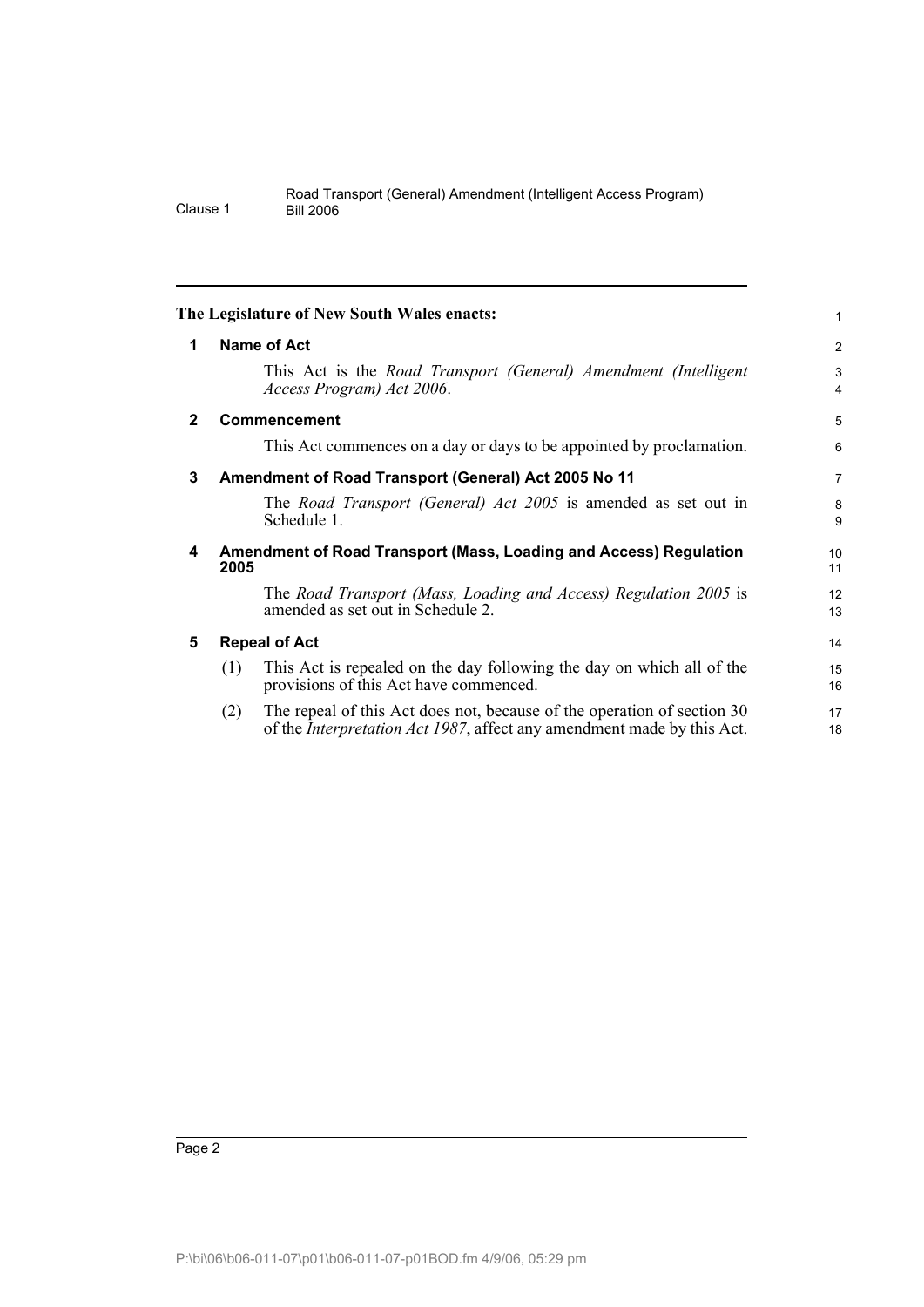Amendment of Road Transport (General) Act 2005 Schedule 1

<span id="page-12-0"></span>

| <b>Schedule 1</b> |     |                          | <b>Amendment of Road Transport (General)</b><br><b>Act 2005</b> | $\mathbf{1}$<br>$\overline{2}$                                                                                                                                                                                                             |                      |
|-------------------|-----|--------------------------|-----------------------------------------------------------------|--------------------------------------------------------------------------------------------------------------------------------------------------------------------------------------------------------------------------------------------|----------------------|
|                   |     |                          |                                                                 | (Section 3)                                                                                                                                                                                                                                | 3                    |
| [1]               |     | <b>Section 11A</b>       |                                                                 |                                                                                                                                                                                                                                            | $\overline{4}$       |
|                   |     | Insert after section 11: |                                                                 |                                                                                                                                                                                                                                            | 5                    |
|                   | 11A |                          |                                                                 | Regulations relating to intelligent transport systems                                                                                                                                                                                      | 6                    |
|                   |     | (1)                      |                                                                 | This section applies to an intelligent transport system that is<br>required or permitted to be used by or under an applicable road<br>law or any exemption, authority or condition given or imposed by<br>or under an applicable road law. | 7<br>8<br>9<br>10    |
|                   |     | (2)                      |                                                                 | Regulations may be made for or with respect to the following<br>matters relating to intelligent transport systems:                                                                                                                         | 11<br>12             |
|                   |     |                          | (a)                                                             | conditions relating to intelligent transport systems,                                                                                                                                                                                      | 13                   |
|                   |     |                          | (b)                                                             | regulating or prohibiting the collection, storage, use and<br>disclosure of information obtained by the use of an<br>intelligent transport system, or obtained for the purposes of<br>such a system or a proposed system,                  | 14<br>15<br>16<br>17 |
|                   |     |                          | (c)                                                             | the records to be kept in relation to information obtained<br>by the use of an intelligent transport system,                                                                                                                               | 18<br>19             |
|                   |     |                          | (d)                                                             | the reports to be made in relation to the operation of, or any<br>other matter relating to, an intelligent transport system,                                                                                                               | 20<br>21             |
|                   |     |                          | (e)                                                             | regulating or prohibiting tampering with intelligent<br>transport systems,                                                                                                                                                                 | 22<br>23             |
|                   |     |                          | (f)                                                             | notification of persons about whom or in respect of whom<br>information is obtained by the use of an intelligent<br>transport system,                                                                                                      | 24<br>25<br>26       |
|                   |     |                          | (g)                                                             | certification of providers of intelligent transport systems or<br>of intelligent transport systems,                                                                                                                                        | 27<br>28             |
|                   |     |                          | (h)                                                             | the functions of providers and auditors of intelligent<br>transport systems,                                                                                                                                                               | 29<br>30             |
|                   |     |                          | (i)                                                             | the operation of intelligent transport systems,                                                                                                                                                                                            | 31                   |
|                   |     |                          | (j)                                                             | without limiting paragraph (b), the use of information<br>obtained by the use of an intelligent transport system for<br>compliance or other law enforcement purposes,                                                                      | 32<br>33<br>34       |
|                   |     |                          | (k)                                                             | monitoring and auditing of intelligent transport systems,<br>providers of intelligent transport systems and persons<br>required or permitted to use intelligent transport systems,                                                         | 35<br>36<br>37       |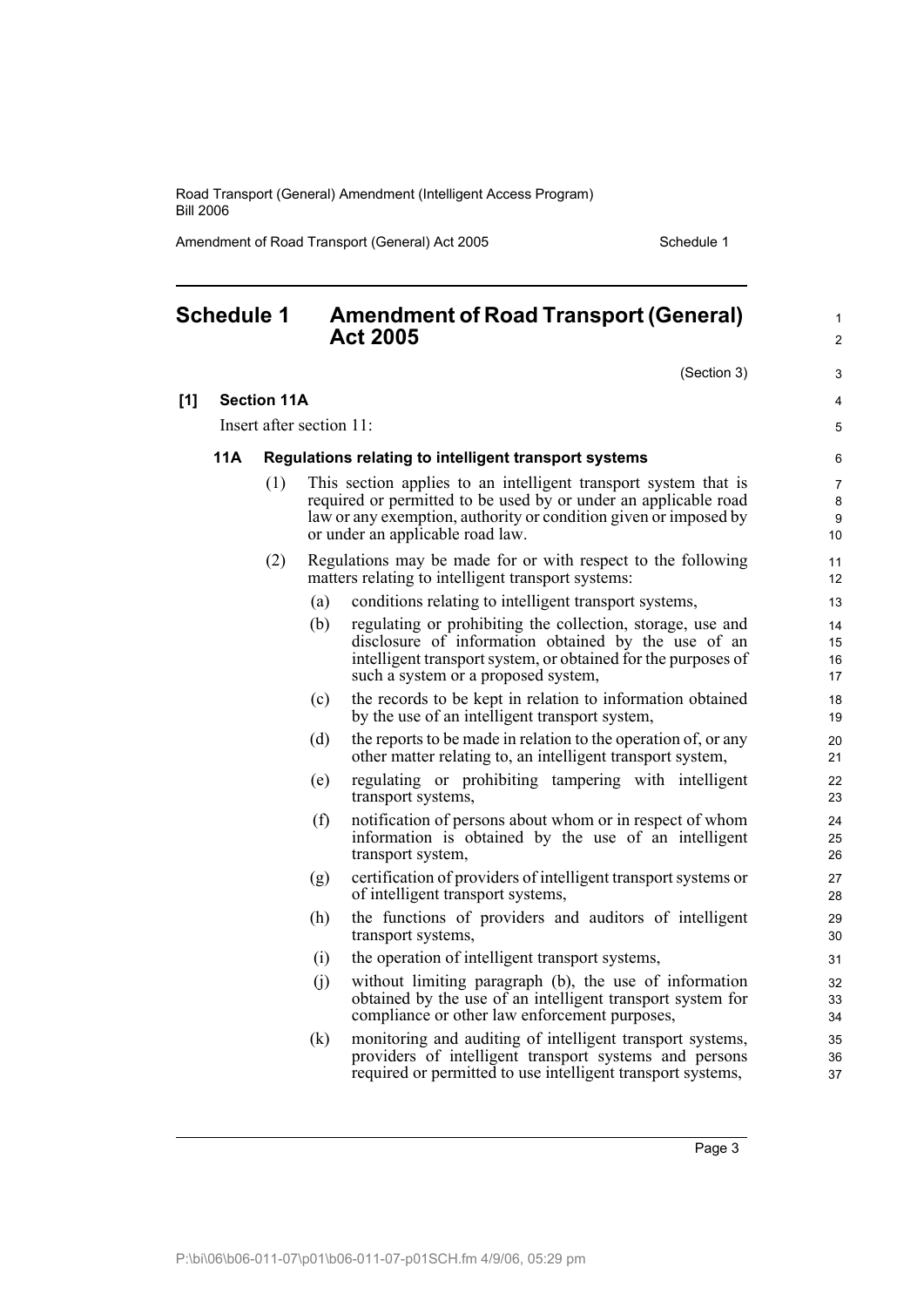Schedule 1 Amendment of Road Transport (General) Act 2005

|     | (1) | the use of certificates relating to the following matters as<br>evidence in any proceedings before a court or tribunal:                                                                                                                       | $\mathbf{1}$<br>2      |
|-----|-----|-----------------------------------------------------------------------------------------------------------------------------------------------------------------------------------------------------------------------------------------------|------------------------|
|     |     | conditions relating to the use of intelligent transport<br>(i)<br>systems imposed under this Act or the regulations,                                                                                                                          | 3<br>4                 |
|     |     | vehicles, operators and drivers subject to conditions<br>(ii)<br>referred to in subparagraph (i),                                                                                                                                             | 5<br>6                 |
|     |     | operators, providers and auditors of intelligent<br>(iii)<br>transport systems,                                                                                                                                                               | $\overline{7}$<br>8    |
|     |     | (iv)<br>information obtained by the use of intelligent<br>transport systems,                                                                                                                                                                  | $\boldsymbol{9}$<br>10 |
|     |     | whether an intelligent transport system was or was<br>(v)<br>not subject to any malfunction at a specified time,                                                                                                                              | 11<br>12               |
|     |     | the map used for the purposes of an intelligent<br>(vi)<br>transport system,                                                                                                                                                                  | 13<br>14               |
|     |     | reports relating to intelligent transport systems,<br>(vii)                                                                                                                                                                                   | 15                     |
|     |     | the correct operation and functioning of an<br>(viii)<br>intelligent transport system,                                                                                                                                                        | 16<br>17               |
|     |     | the position of a vehicle on the surface of the earth<br>(ix)<br>at a particular time,                                                                                                                                                        | 18<br>19               |
|     |     | mathematical (including statistical) procedures used<br>(x)<br>in relation to information obtained by the use of an<br>intelligent transport system,                                                                                          | 20<br>21<br>22         |
|     | (m) | the use of reports generated by an intelligent transport<br>system as evidence in any proceedings before a court or<br>tribunal,                                                                                                              | 23<br>24<br>25         |
|     | (n) | evidentiary presumptions as to the correct operation and<br>functioning of an intelligent transport system, other<br>matters relating to the operation of an intelligent transport<br>system and information obtained by using such a system. | 26<br>27<br>28<br>29   |
| (3) |     | A regulation made for the purposes of this section may create an<br>offence punishable by a penalty not exceeding 200 penalty units.                                                                                                          | 30<br>31               |
| (4) |     | Sections 16 and 18 of the <i>Workplace Surveillance Act 2005</i> do<br>not apply to or in respect of the operation of an intelligent<br>transport system, except to the extent provided by the regulations<br>under this Act.                 | 32<br>33<br>34<br>35   |
| (5) |     | This section is in addition to, and does not limit, any other<br>regulation-making power contained in this Act or any other<br>applicable road law.                                                                                           | 36<br>37<br>38         |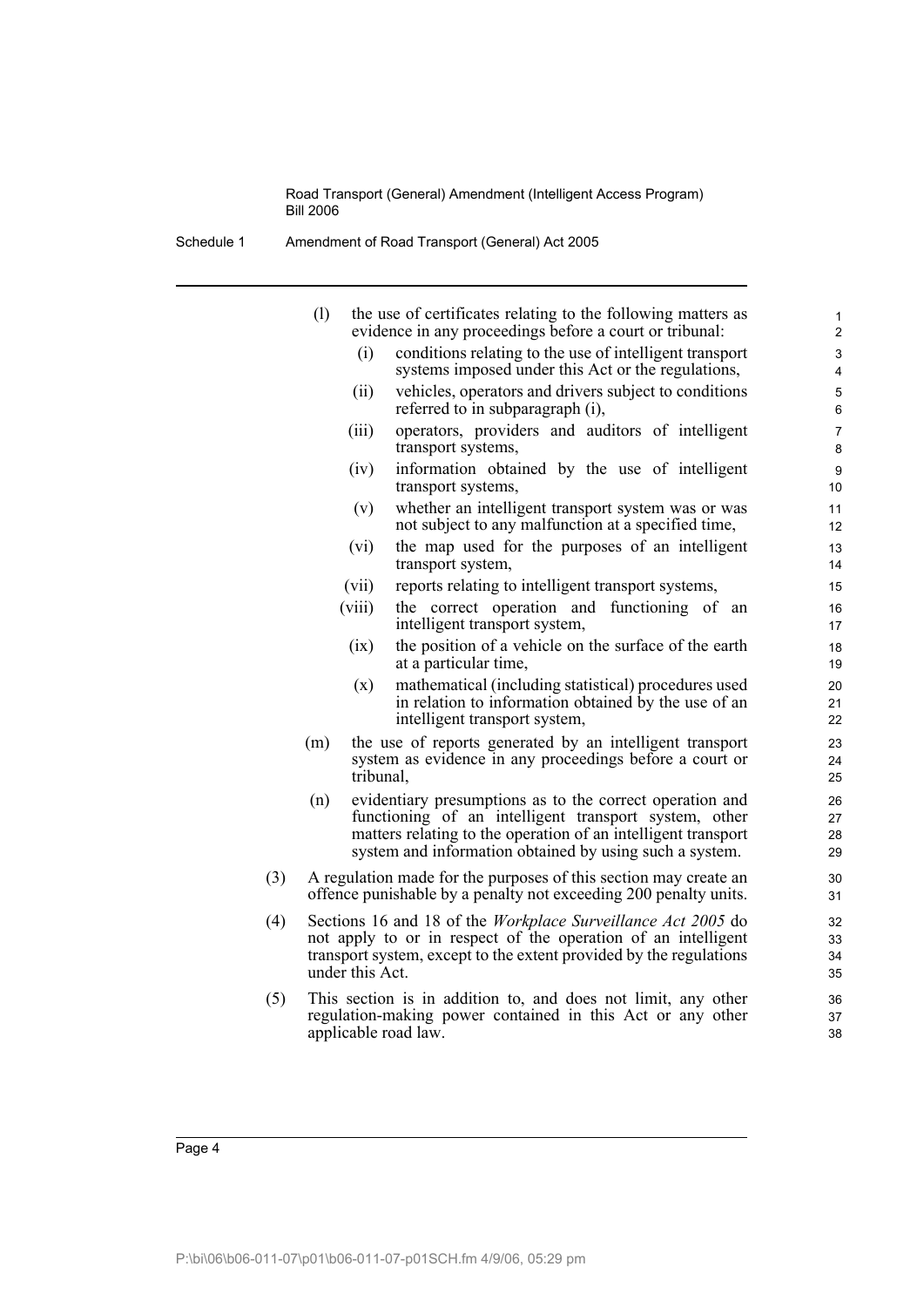Amendment of Road Transport (General) Act 2005 Schedule 1

|     | In this section:<br>(6)<br><i>authority</i> includes a permit, authorisation, approval, notice or<br>anything else granted or issued in writing under an applicable<br>road law. | 1<br>$\mathcal{P}$<br>3<br>4 |
|-----|----------------------------------------------------------------------------------------------------------------------------------------------------------------------------------|------------------------------|
| [2] | Schedule 1 Savings, transitional and other provisions                                                                                                                            | 5                            |
|     | Insert at the end of clause $1(1)$ :                                                                                                                                             | 6                            |
|     | Road Transport (General) Amendment (Intelligent Access<br>Program) Act 2006                                                                                                      | 7<br>8                       |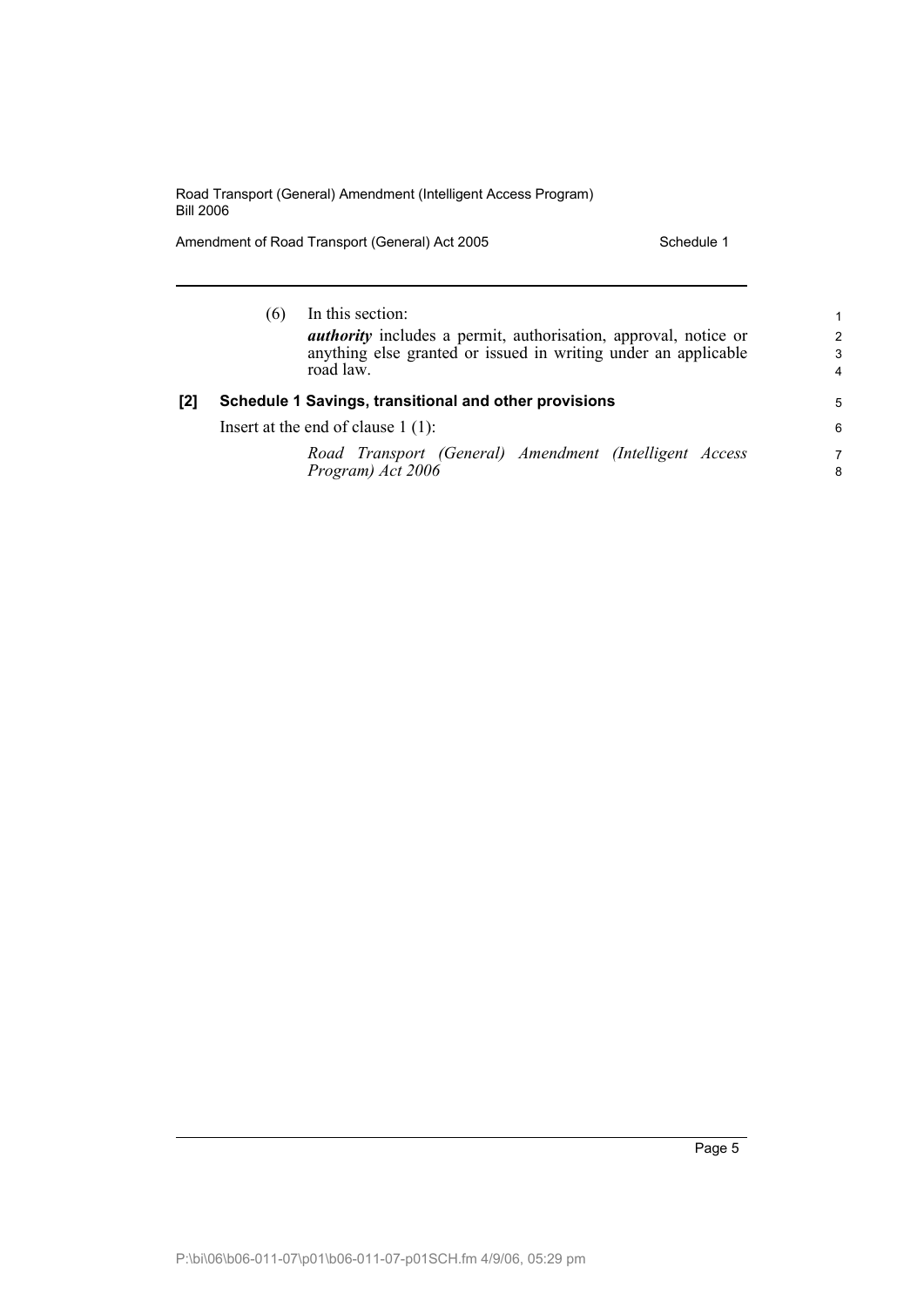Schedule 2 Amendment of Road Transport (Mass, Loading and Access) Regulation 2005

# <span id="page-15-0"></span>**Schedule 2 Amendment of Road Transport (Mass, Loading and Access) Regulation 2005**

(Section 4)

1  $\mathfrak{p}$ 

**[1] Clause 4 Object** Insert at the end of clause 4 (c): , and (d) the use of intelligent transport systems to monitor compliance with conditions of concessions under this Regulation or the Act. **[2] Clause 14 Class 1 notices** Insert after clause 14 (3): (4) Without limiting subclause (1), the conditions of a Class 1 notice may include a condition that a vehicle to which it applies, and any operator or driver of the vehicle, must participate in a program involving the use of an intelligent transport system to monitor compliance with the notice. **[3] Clause 16 Class 1 permits** Insert after clause 16 (3): (4) Without limiting subclause (1), the conditions of a Class 1 permit may include a condition that a vehicle to which it applies, and any operator or driver of the vehicle, must participate in a program involving the use of an intelligent transport system to monitor compliance with the permit. **[4] Clause 22 Conditions of a Class 2 notice or permit** Insert after clause 22 (3): (4) The Authority may issue a Class 2 notice or Class 2 permit subject to a condition that a vehicle to which it applies, and any operator or driver of the vehicle, must participate in a program involving the use of an intelligent transport system to monitor compliance with the notice or permit. 3 4 5 6 7 8 **9** 10 11 12 13  $14$ 15 16 17 18 19  $20$ 21 22 23 24 25 26 27 28 29 30

Page 6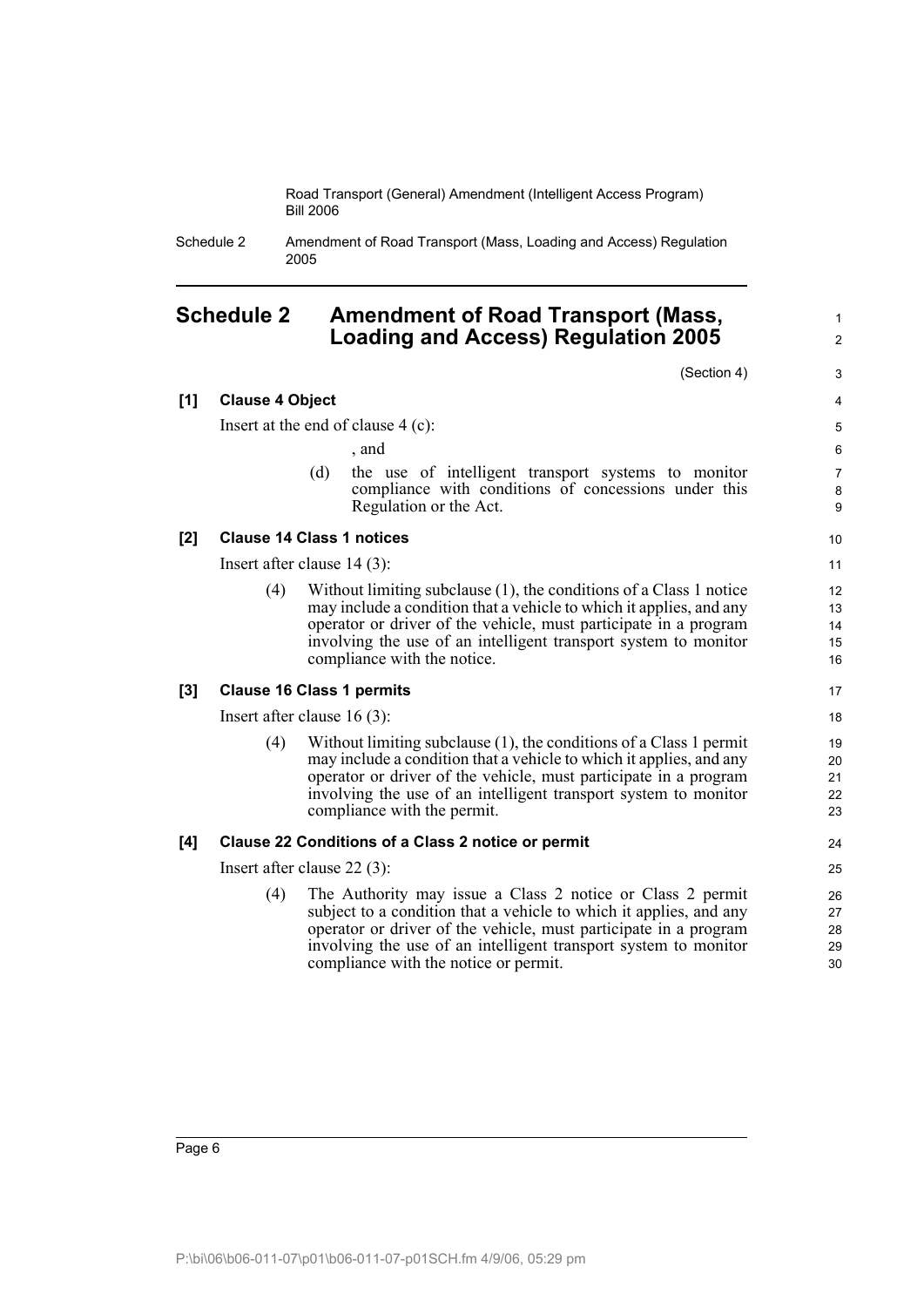Amendment of Road Transport (Mass, Loading and Access) Regulation 2005 Schedule 2

| [5] |                      | <b>Clause 25 Exemption by notice in Gazette</b>                                                                                                                                                                                                                                                                                                                                   | 1                                  |
|-----|----------------------|-----------------------------------------------------------------------------------------------------------------------------------------------------------------------------------------------------------------------------------------------------------------------------------------------------------------------------------------------------------------------------------|------------------------------------|
|     |                      | Insert after clause $25(2)$ :                                                                                                                                                                                                                                                                                                                                                     | 2                                  |
|     | (2A)                 | The Authority may issue a Class 3 notice subject to a condition<br>that a vehicle to which it applies, and any operator or driver of the<br>vehicle, must participate in a program involving the use of an<br>intelligent transport system to monitor compliance with the<br>notice.                                                                                              | 3<br>4<br>5<br>6<br>$\overline{7}$ |
| [6] |                      | <b>Clause 27 Exemption by permit</b>                                                                                                                                                                                                                                                                                                                                              | 8                                  |
|     |                      | Insert after clause $27(3)$ :                                                                                                                                                                                                                                                                                                                                                     | 9                                  |
|     | (4)                  | The Authority may grant a Class 3 permit subject to a condition<br>that the vehicle to which it applies, and any operator or driver of<br>the vehicle, must participate in a program involving the use of an<br>intelligent transport system to monitor compliance with the<br>permit.                                                                                            | 10<br>11<br>12<br>13<br>14         |
| [7] |                      | Clause 36 Permits and notices relating to eligible vehicles                                                                                                                                                                                                                                                                                                                       | 15                                 |
|     |                      | Insert after clause $36(3)$ :                                                                                                                                                                                                                                                                                                                                                     | 16                                 |
|     | (3A)                 | Without limiting subclause (3), the Authority may issue a permit<br>subject to a condition that the vehicle to which it applies, and any<br>operator or driver of the vehicle, must participate in a program<br>involving the use of an intelligent transport system to monitor<br>compliance with the permit.                                                                    | 17<br>18<br>19<br>20<br>21         |
| [8] | Part 6A              |                                                                                                                                                                                                                                                                                                                                                                                   | 22                                 |
|     | Insert after Part 6: |                                                                                                                                                                                                                                                                                                                                                                                   | 23                                 |
|     |                      | Part 6A Intelligent access programs                                                                                                                                                                                                                                                                                                                                               | 24                                 |
|     | <b>Division 1</b>    | <b>Preliminary</b>                                                                                                                                                                                                                                                                                                                                                                | 25                                 |
|     | <b>72A</b>           | <b>Application of Part</b>                                                                                                                                                                                                                                                                                                                                                        | 26                                 |
|     |                      | This Part applies to an operator or driver of a vehicle, and a<br>vehicle, if a notice, permit or exemption under this Regulation or<br>an exemption under the Act affecting the vehicle is subject to a<br>condition requiring participation in a program involving the use<br>of an intelligent transport system to monitor compliance with the<br>notice, permit or exemption. | 27<br>28<br>29<br>30<br>31<br>32   |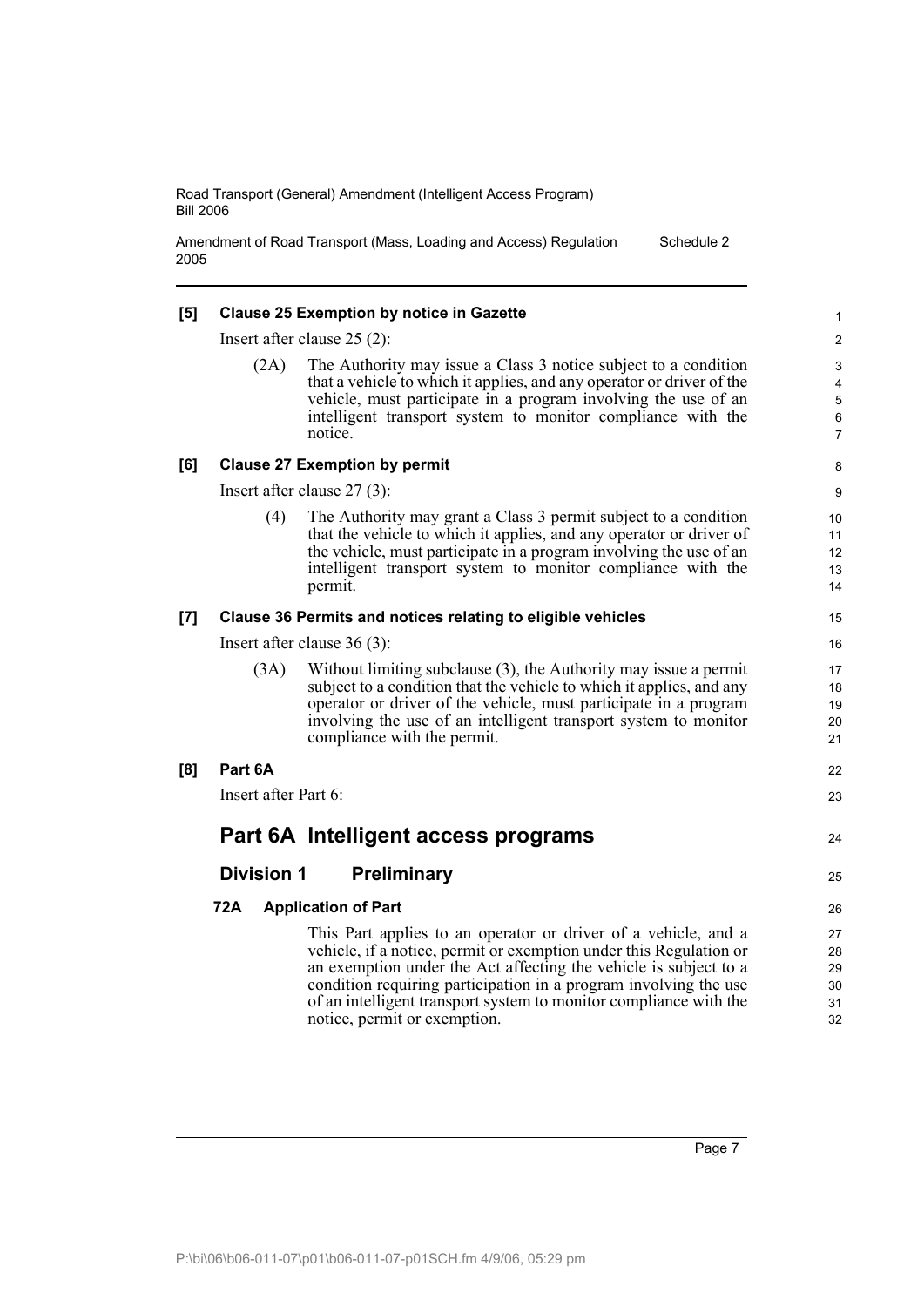Schedule 2 Amendment of Road Transport (Mass, Loading and Access) Regulation 2005

### **72B Definitions**

(1) In this Part:

*auditor* means a person appointed by TCA to conduct intelligent access audits.

*concession* means a notice, permit or exemption under this Regulation, or an exemption under the Act, that is subject to an intelligent access condition.

*intelligent access audit*—see clause 72ZB.

*intelligent access condition* means a condition requiring participation in a program involving the use of an intelligent transport system to monitor compliance with a notice, permit or condition.

*intelligent access information* means information generated or collected for a purpose related to a concession or an intelligent access condition.

*intelligent access map*—see clause 72C (5).

*intelligent access system* means an intelligent transport system that is installed in or in relation to a vehicle for the purposes of an intelligent access condition.

*non-compliance report* means a report generated by an intelligent access system as to any of the following:

- (a) a breach of a condition of a concession,
- (b) apparent tampering with the system, being a report electronically generated by the system itself.

*operator* of a vehicle has the same meaning as it has in Chapter 3 of the Act.

*personal information* means information or an opinion (including information or an opinion forming part of a database), whether true or not, and whether recorded in a material form or not, about an individual whose identity is apparent, or can reasonably be ascertained, from the information or opinion.

*service provider* means the provider of an intelligent transport system.

*tampering offence* means an offence under clause 72F.

*TCA* means Transport Certification Australia Ltd ACN 113 379 936.

- (2) For the purposes of this Part, an intelligent transport system *malfunctions* if:
	- (a) it ceases to work at all or works only intermittently, or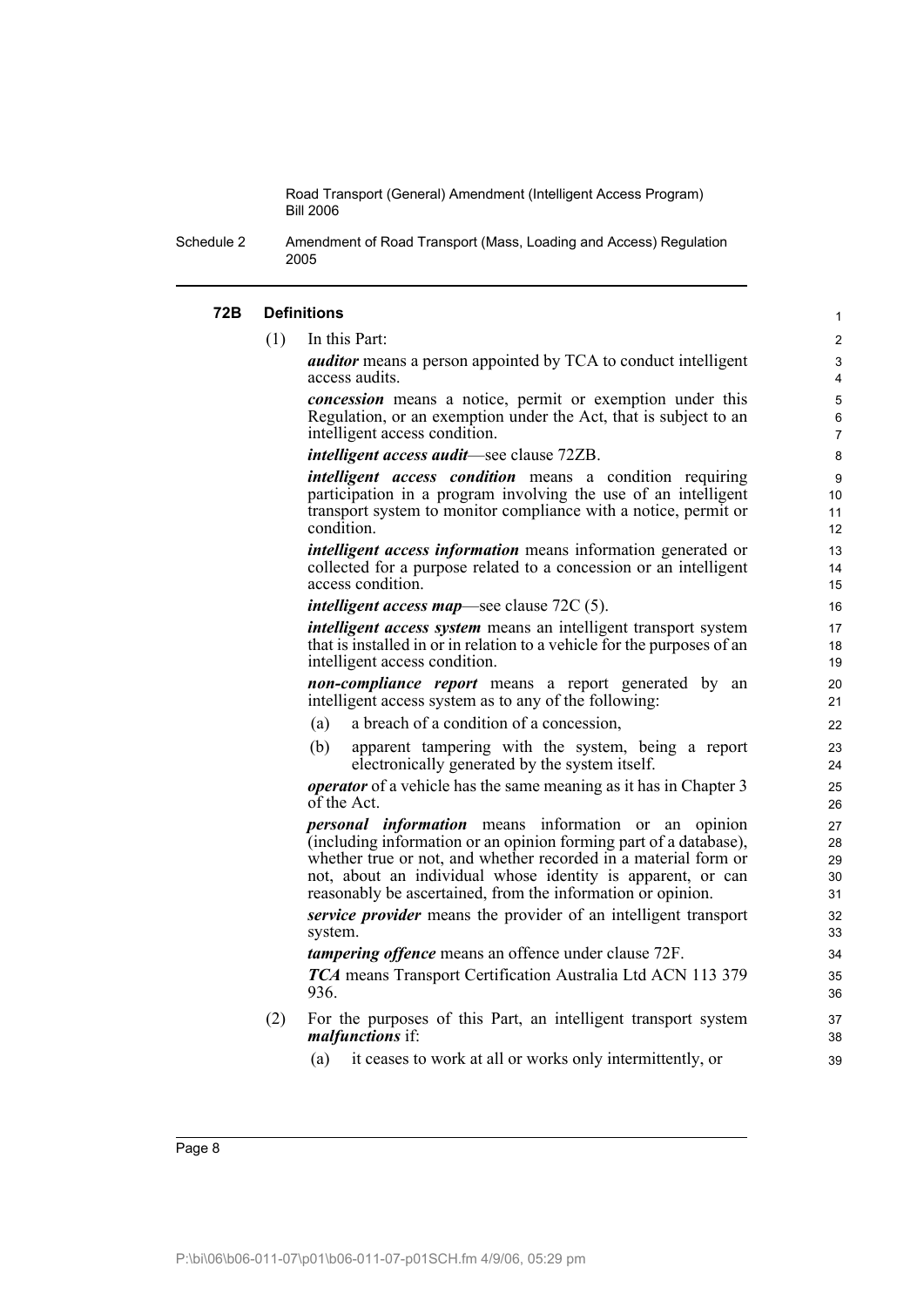Amendment of Road Transport (Mass, Loading and Access) Regulation 2005 Schedule 2

|     |                   | (b)      | it does not perform one or more functions required for the<br>purpose of the relevant intelligent access condition or<br>performs any such function intermittently, or                                                                                                                                                                                                                                   | $\mathbf{1}$<br>2<br>3                    |
|-----|-------------------|----------|----------------------------------------------------------------------------------------------------------------------------------------------------------------------------------------------------------------------------------------------------------------------------------------------------------------------------------------------------------------------------------------------------------|-------------------------------------------|
|     |                   | (c)      | it performs any such function in a way that produces<br>inaccurate or unreliable results or does so intermittently.                                                                                                                                                                                                                                                                                      | $\overline{4}$<br>5                       |
|     | (3)               |          | For the purposes of the application of this Part to the use or<br>disclosure by a person or body of personal information, an<br>intelligent access program identifying number or code issued by<br>the Authority for a vehicle is taken to be personal information if<br>it becomes known to the person or body and that person or body<br>has the ability to associate it with a particular individual. | 6<br>$\overline{7}$<br>8<br>9<br>10<br>11 |
|     | <b>Division 2</b> |          | Intelligent access programs                                                                                                                                                                                                                                                                                                                                                                              | $12 \overline{ }$                         |
| 72C |                   |          | Condition requiring participation in intelligent access program                                                                                                                                                                                                                                                                                                                                          | 13                                        |
|     | (1)               | matters: | An intelligent access condition may specify the following                                                                                                                                                                                                                                                                                                                                                | 14<br>15                                  |
|     |                   | (a)      | the intelligent transport systems that may be installed in or<br>in relation to a vehicle for the purposes of the condition,                                                                                                                                                                                                                                                                             | 16<br>17                                  |
|     |                   | (b)      | the service provider or providers from whom any such<br>intelligent transport system is to be obtained,                                                                                                                                                                                                                                                                                                  | 18<br>19                                  |
|     |                   | (c)      | the roads or other places on which and the periods during<br>which the vehicle is to be monitored by the intelligent<br>transport system,                                                                                                                                                                                                                                                                | 20<br>21<br>22                            |
|     |                   | (d)      | the matters that are to be monitored, and the information<br>that is to be provided, by the intelligent transport system,                                                                                                                                                                                                                                                                                | 23<br>24                                  |
|     |                   | (e)      | the period within which the intelligent transport system<br>send to<br>the<br>generate,<br>and<br>Authority,<br>must<br>a<br>non-compliance report after the system detects a breach of<br>the conditions of the concession or a suspected tampering<br>offence.                                                                                                                                         | 25<br>26<br>27<br>28<br>29                |
|     | (2)               |          | Nothing in this clause limits the matters that may be specified in<br>an intelligent access condition.                                                                                                                                                                                                                                                                                                   | 30<br>31                                  |
|     | (3)               |          | The Authority must not specify an intelligent transport system for<br>the purposes of an intelligent access condition unless the system<br>is certified by TCA for that purpose.                                                                                                                                                                                                                         | 32<br>33<br>34                            |
|     | (4)               |          | The Authority must not specify a service provider for the<br>purposes of an intelligent access condition unless the service<br>provider is the holder of a current certification by TCA as a<br>service provider.                                                                                                                                                                                        | 35<br>36<br>37<br>38                      |

Page 9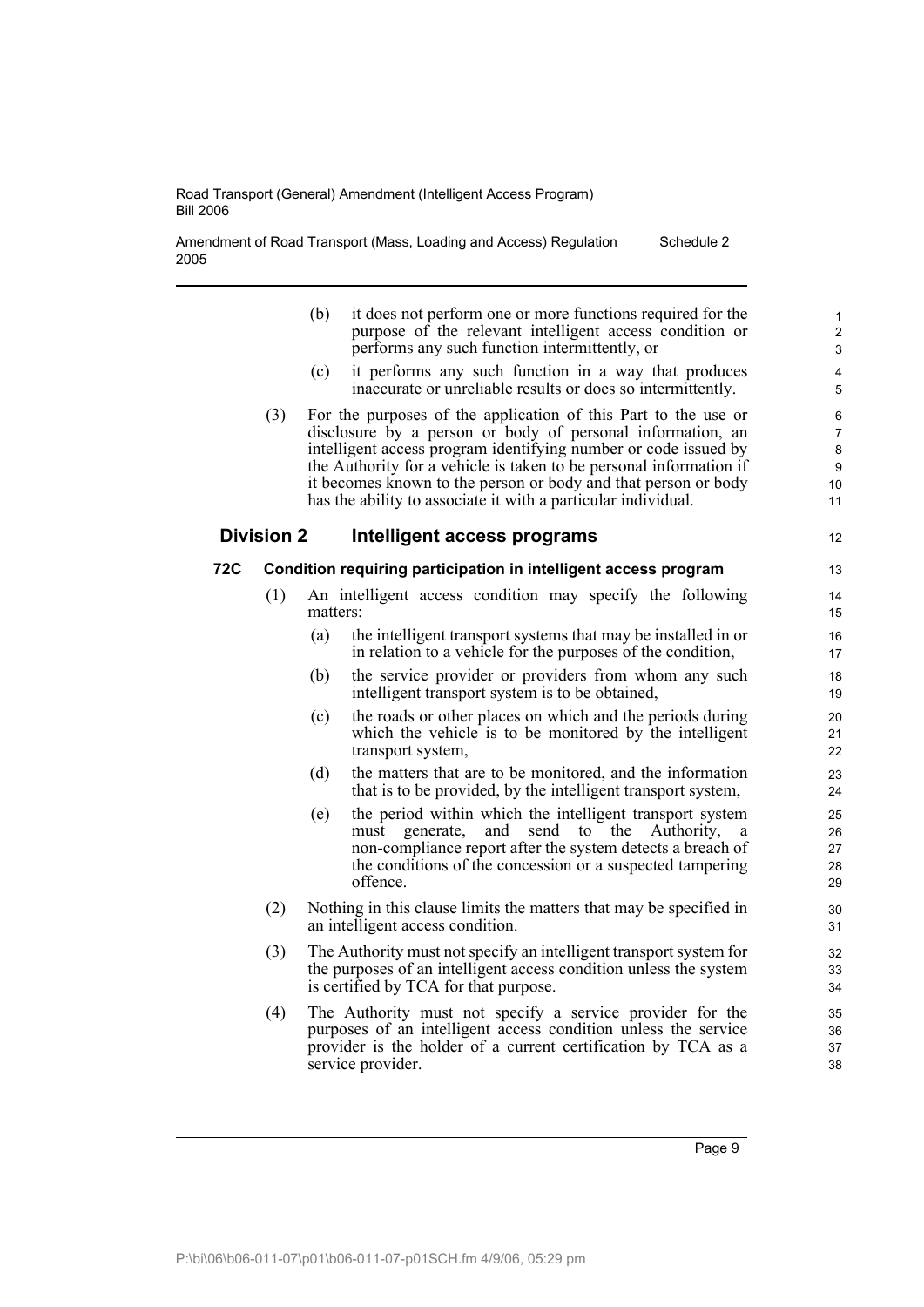Schedule 2 Amendment of Road Transport (Mass, Loading and Access) Regulation 2005

| (5) | It is a condition of a concession that an intelligent transport        |
|-----|------------------------------------------------------------------------|
|     | system installed in accordance with an intelligent access              |
|     | condition to which the concession is subject is to use, as its spatial |
|     | data set for roads, the spatial data set issued by TCA from time to    |
|     | time for use with intelligent access systems (the <i>intelligent</i>   |
|     | $access \mapsto$ .                                                     |

17

## **72D Operational functions of TCA**

TCA has the following functions for the purpose of managing the certification and auditing of intelligent access programs on behalf of the Authority:

- (a) the certification and cancellation of the certification of service providers and intelligent transport systems,
- (b) the appointment and coordination of auditors,
- (c) the consideration of reports by auditors,
- (d) any functions ancillary to the other functions specified in this clause.

# **Division 3 Operation of intelligent access systems**

### **72E Malfunction reporting obligations**

- (1) If the operator of a vehicle becomes aware that an intelligent access system fitted to or in relation to the vehicle is malfunctioning, the operator must notify the Authority of the malfunction immediately, orally or by facsimile or email.
- (2) If the driver of a vehicle becomes aware that an intelligent access system fitted to or in relation to the vehicle is malfunctioning, the driver must notify the operator of the vehicle of the malfunction immediately, orally or by facsimile or email.
- (3) An operator or driver of a vehicle who notifies a malfunction must keep a written record of the notification, containing the following:
	- (a) the date, time and type of the malfunction,
	- (b) the location of the vehicle at the time of the malfunction,
	- (c) the name of the person who made the notification and of the person to whom the notification was made.
- (4) An operator or driver of a vehicle who makes a record under subclause (3) must retain it for 4 years after it is made. Maximum penalty: 60 penalty units.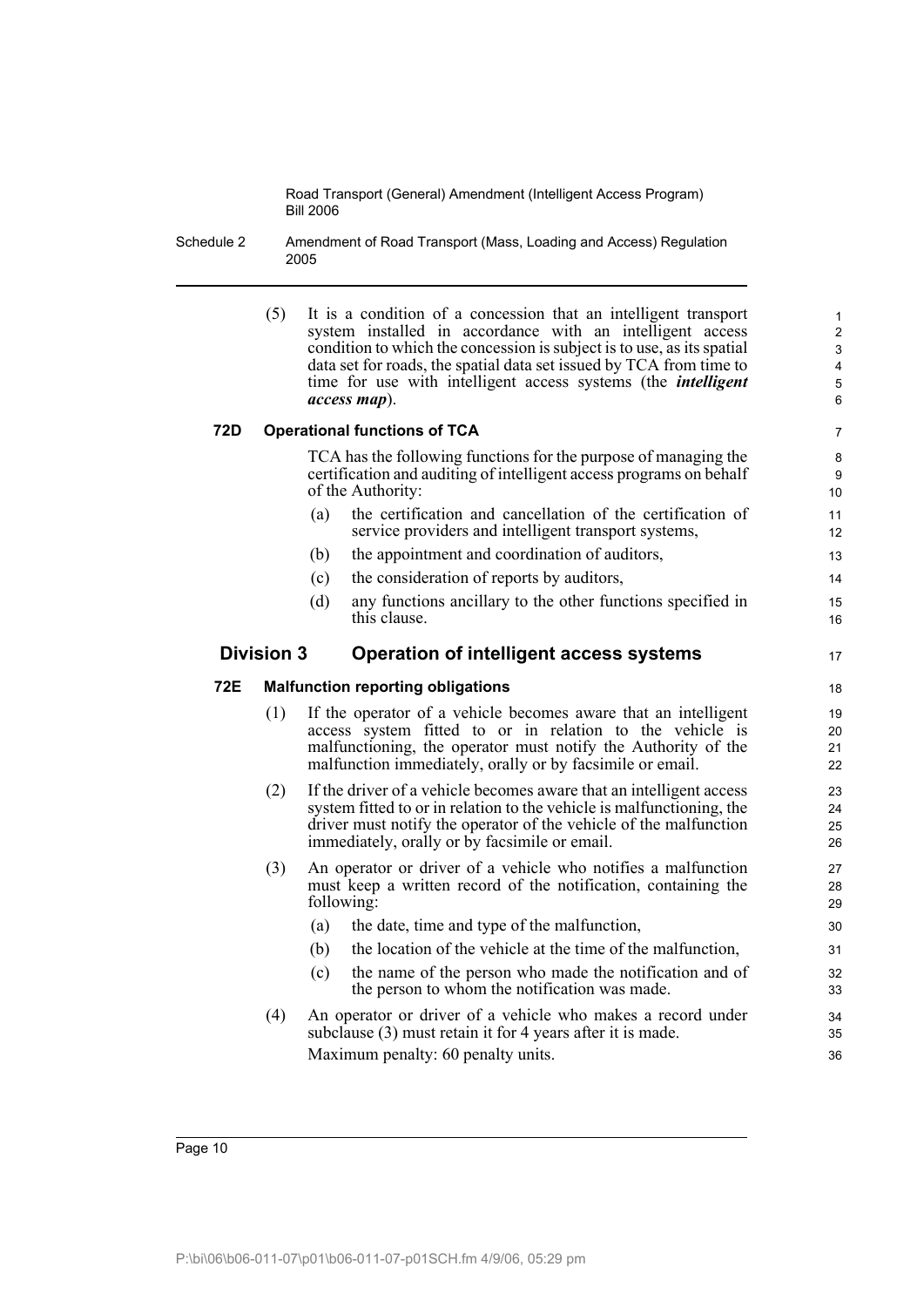Amendment of Road Transport (Mass, Loading and Access) Regulation 2005 Schedule 2

| (1)        |                                                                                                                                                                                                                                                                               |                                    |
|------------|-------------------------------------------------------------------------------------------------------------------------------------------------------------------------------------------------------------------------------------------------------------------------------|------------------------------------|
|            | A person who:                                                                                                                                                                                                                                                                 | $\overline{c}$                     |
|            | engages in conduct that has the result that:<br>(a)                                                                                                                                                                                                                           | $\ensuremath{\mathsf{3}}$          |
|            | (i)<br>an intelligent access system is altered, or                                                                                                                                                                                                                            | $\overline{4}$                     |
|            | (ii)<br>an intelligent access system is installed or used in a<br>way that is not in accordance with any condition of<br>its certification by TCA, or                                                                                                                         | $\mathbf 5$<br>6<br>$\overline{7}$ |
|            | any data instruction that an intelligent access system<br>(iii)<br>uses internally is altered, and                                                                                                                                                                            | 8<br>9                             |
|            | (b)<br>engages in the conduct intending to cause the system to fail<br>to collect, store or report intelligent access information, or<br>to fail to do so correctly,                                                                                                          | 10<br>11<br>12                     |
|            | is guilty of an offence.                                                                                                                                                                                                                                                      | 13                                 |
| (2)        | A person who engages in conduct and is negligent or reckless as<br>to whether, as a result of the conduct, an intelligent transport<br>system may fail to collect, store or report intelligent access<br>information, or to fail to do so correctly, is guilty of an offence. | 14<br>15<br>16<br>17               |
| (3)        | In this clause:                                                                                                                                                                                                                                                               | 18                                 |
|            | <i>fail</i> , in relation to a system, means that the system does not<br>perform as intended in terms of accuracy, timeliness, reliability,<br>verifiability or any other performance parameter and includes a<br>permanent, temporary or occasional failure.                 | 19<br>20<br>21<br>22               |
|            | Maximum penalty:                                                                                                                                                                                                                                                              | 23                                 |
|            | first offence—100 penalty units, or<br>(a)                                                                                                                                                                                                                                    | 24                                 |
|            | subsequent offence—200 penalty units.<br>(b)                                                                                                                                                                                                                                  | 25                                 |
| 72G<br>TCA | Tampering must be reported to Authority by service providers and                                                                                                                                                                                                              | 26<br>27                           |
| (1)        | A service provider or TCA must report to the Authority in<br>accordance with this clause if the service provider or TCA<br>knows, or has reasonable grounds to suspect, that a tampering<br>offence has been committed.                                                       | 28<br>29<br>30<br>31               |
|            | Maximum penalty (subclause (1)):                                                                                                                                                                                                                                              | 32                                 |
|            | first offence—100 penalty units, or<br>(a)                                                                                                                                                                                                                                    | 33                                 |
|            | subsequent offence—200 penalty units.<br>(b)                                                                                                                                                                                                                                  | 34                                 |
| (2)        | A report by a service provider must be in the form approved by<br>TCA and must contain any information regarding the offence<br>required by TCA.                                                                                                                              | 35<br>36<br>37                     |

Page 11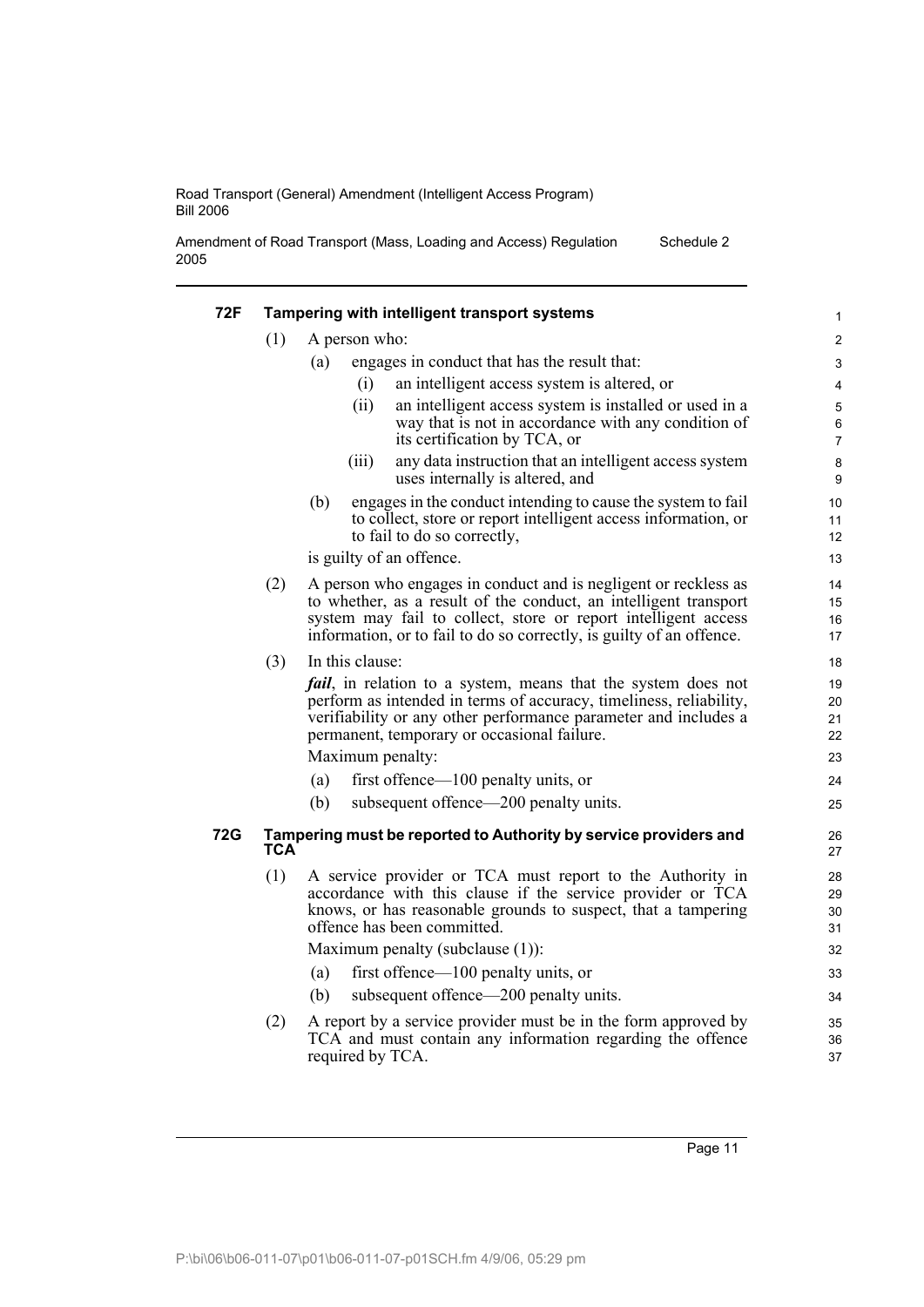Schedule 2 Amendment of Road Transport (Mass, Loading and Access) Regulation 2005

- (3) A report by a service provider or TCA must be made not later than 5 business days after the service provider or TCA first knows, or has reasonable grounds to suspect, that a tampering offence has been committed.
- (4) A service provider or TCA must not disclose to any person other than the Authority:
	- (a) that the provider or TCA knows, or has reasonable grounds to suspect, that a tampering offence has been committed, or

- (b) that a report has been made by the service provider or TCA under this clause, or
- (c) any information from which the person to whom the disclosure is made could reasonably infer that the provider or TCA had that knowledge or suspicion or had made such a report.

Maximum penalty (subclause (4)):

- (a) first offence—100 penalty units, or
- (b) subsequent offence—200 penalty units.
- (5) For the purposes of subclause (1), *knowledge* or *suspicion* does not include knowledge or suspicion resulting only from:
	- (a) a report, contained in a non-compliance report or otherwise made by an intelligent access system, of the electronic detection of apparent tampering with that system, or
	- (b) the analysis of data produced by such a system.

## **72H Tampering and other matters must be reported by auditors**

- (1) An auditor who knows, or has reasonable grounds to suspect, that a tampering offence has been committed, must report the alleged offence:
	- (a) in the case of an offence or suspected offence by an operator or driver, to the Authority, or
	- (b) in the case of an offence or suspected offence by a service provider, to TCA.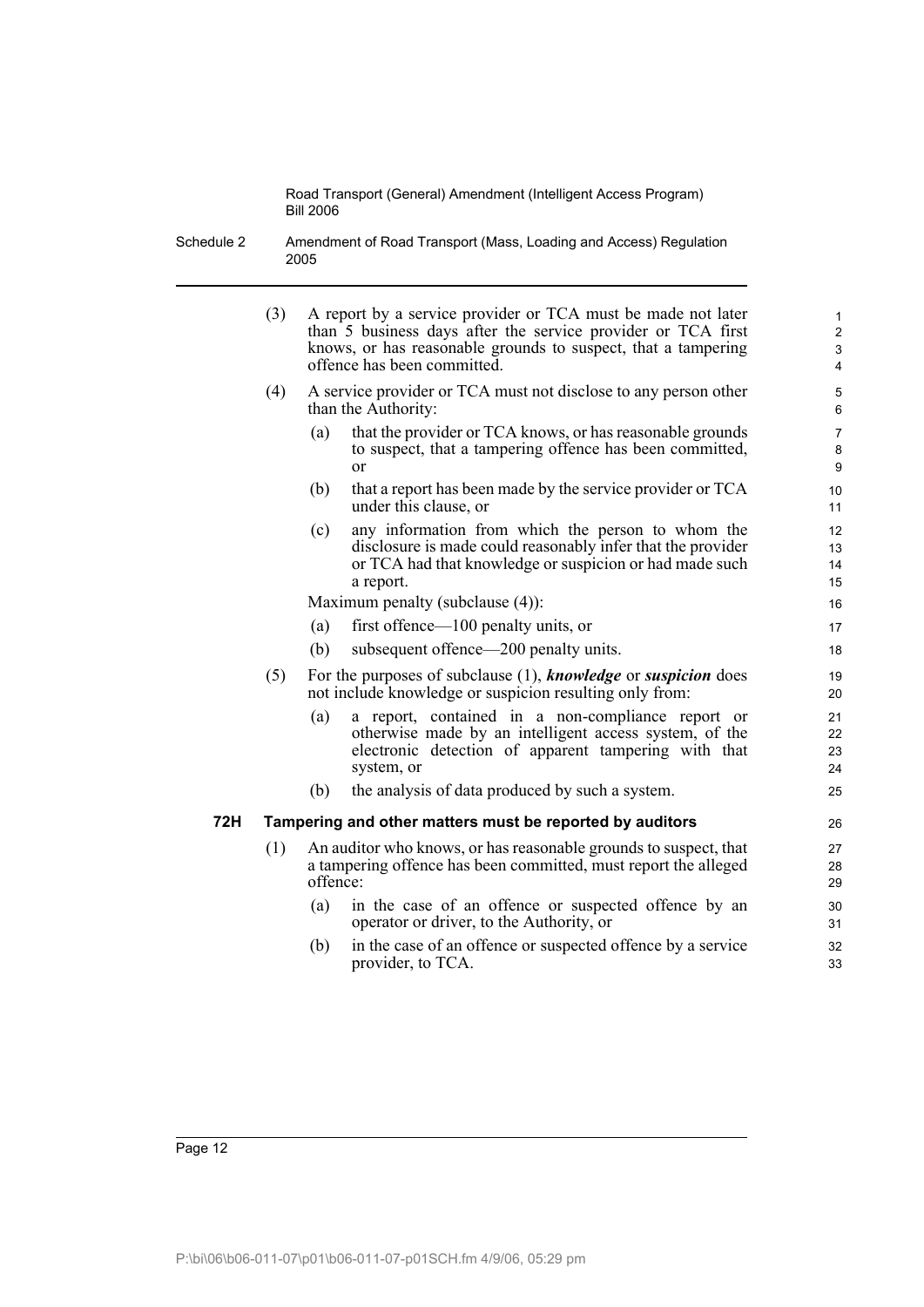Amendment of Road Transport (Mass, Loading and Access) Regulation 2005 Schedule 2

|     | (2)      | offence)<br>(a)<br>(b) | An auditor who knows, or has reasonable grounds to suspect, that<br>a service provider the subject of an audit by the auditor has<br>contravened this Part (other than by committing a tampering<br>the<br>contravention<br>report<br>suspected<br>must<br>or<br>contravention to TCÂ.<br>Maximum penalty:<br>first offence—100 penalty units, or<br>subsequent offence—200 penalty units. | $\mathbf{1}$<br>$\overline{2}$<br>3<br>4<br>5<br>6<br>$\overline{7}$<br>8 |
|-----|----------|------------------------|--------------------------------------------------------------------------------------------------------------------------------------------------------------------------------------------------------------------------------------------------------------------------------------------------------------------------------------------------------------------------------------------|---------------------------------------------------------------------------|
| 72I | provider |                        | Non-compliance reports must be made to Authority by service                                                                                                                                                                                                                                                                                                                                | 9<br>10                                                                   |
|     | (1)      |                        | A service provider must make a non-compliance report to the<br>Authority in accordance with this clause if:                                                                                                                                                                                                                                                                                | 11<br>12                                                                  |
|     |          | (a)                    | the service provider's monitoring equipment detects a<br>breach of a concession by the operator of a vehicle, or                                                                                                                                                                                                                                                                           | 13<br>14                                                                  |
|     |          | (b)                    | the service provider knows of anything that indicates that<br>an operator may have breached a concession, or                                                                                                                                                                                                                                                                               | 15<br>16                                                                  |
|     |          | (c)                    | the service provider's monitoring equipment electronically<br>generates a report about an apparent tampering offence.                                                                                                                                                                                                                                                                      | 17<br>18                                                                  |
|     |          |                        | Maximum penalty (subclause (1)):                                                                                                                                                                                                                                                                                                                                                           | 19                                                                        |
|     |          | (a)                    | first offence— $100$ penalty units, or                                                                                                                                                                                                                                                                                                                                                     | 20                                                                        |
|     |          | (b)                    | subsequent offence—200 penalty units.                                                                                                                                                                                                                                                                                                                                                      | 21                                                                        |
|     | (2)      |                        | A non-compliance report must be made:                                                                                                                                                                                                                                                                                                                                                      | 22                                                                        |
|     |          | (a)                    | in the form approved by TCA and contain any information<br>required by TCA, and                                                                                                                                                                                                                                                                                                            | 23<br>24                                                                  |
|     |          | (b)                    | within the time specified by the Authority by notice<br>published in the Gazette.                                                                                                                                                                                                                                                                                                          | 25<br>26                                                                  |
| 72J | operator |                        | Provision of false or misleading information to service provider by                                                                                                                                                                                                                                                                                                                        | 27<br>28                                                                  |
|     | (1)      |                        | An operator of a vehicle is guilty of an offence if:                                                                                                                                                                                                                                                                                                                                       | 29                                                                        |
|     |          | (a)                    | the operator, or a person on behalf of the operator, gives<br>information to a service provider with whom the operator<br>has entered into an agreement for the provision of an<br>intelligent access system, and                                                                                                                                                                          | 30<br>31<br>32<br>33                                                      |
|     |          | (b)                    | the information is relevant to the operation of the vehicle,<br>and                                                                                                                                                                                                                                                                                                                        | 34<br>35                                                                  |

Page 13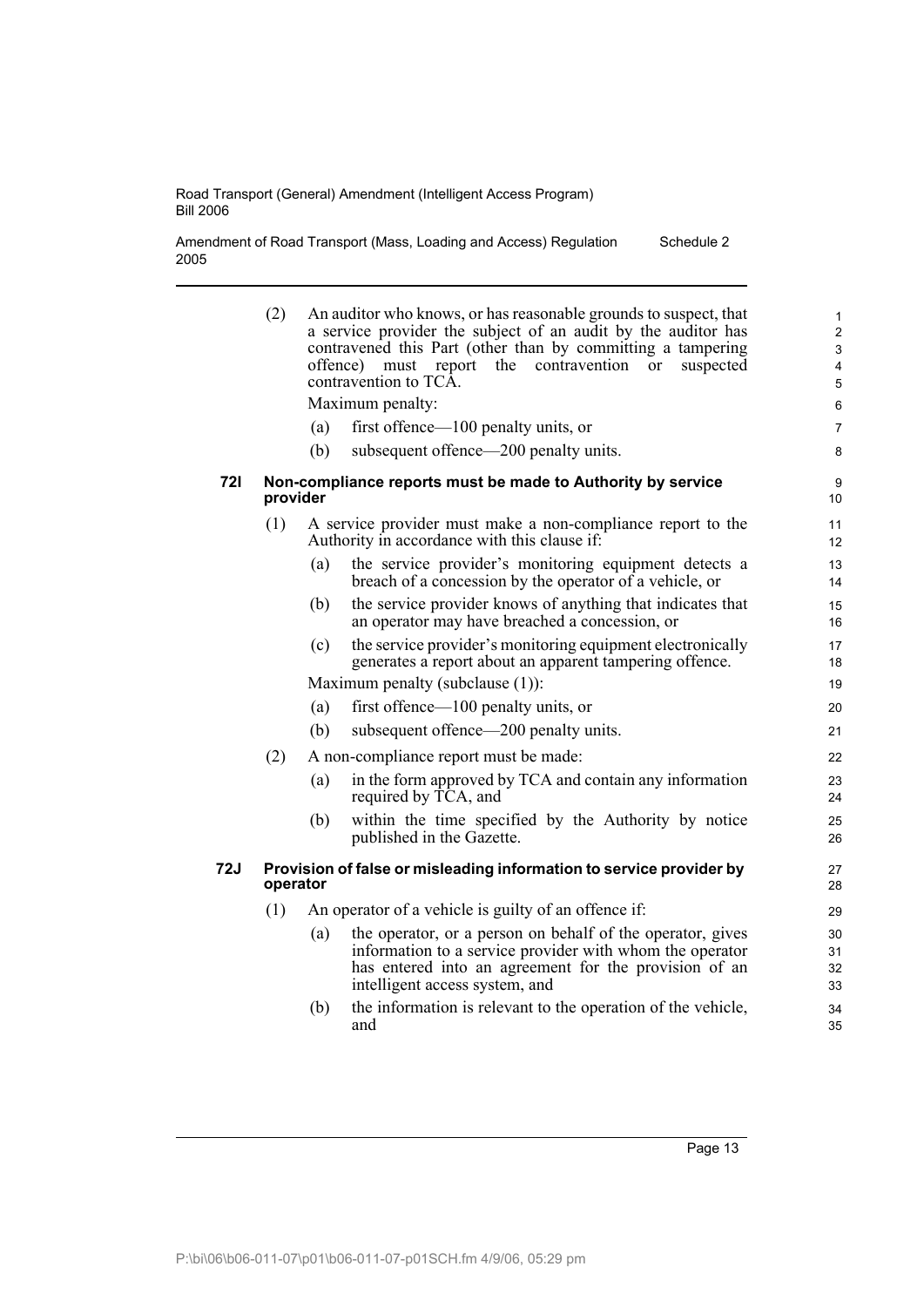Schedule 2 Amendment of Road Transport (Mass, Loading and Access) Regulation 2005

|     |                   | (c) | the operator knows that the information is false or<br>misleading in a material particular or the operator<br>knowingly omits anything without which the information<br>is false or misleading in a material particular.                                        | 1<br>$\overline{c}$<br>$\mathsf 3$<br>4 |
|-----|-------------------|-----|-----------------------------------------------------------------------------------------------------------------------------------------------------------------------------------------------------------------------------------------------------------------|-----------------------------------------|
|     | (2)               |     | An operator of a vehicle is guilty of an offence if:                                                                                                                                                                                                            | 5                                       |
|     |                   | (a) | the operator, or a person on behalf of the operator, gives<br>information to a service provider intending that the service<br>provider will enter into an agreement for the provision of<br>an intelligent access system in reliance on the information,<br>and | 6<br>$\overline{7}$<br>8<br>9<br>10     |
|     |                   | (b) | the operator knows that the information is false or<br>misleading in a material particular or the operator<br>knowingly omits anything without which the information<br>is false or misleading in a material particular.                                        | 11<br>12<br>13<br>14                    |
|     |                   |     | Maximum penalty: 100 penalty units.                                                                                                                                                                                                                             | 15                                      |
| 72K |                   |     | Provision of false or misleading information by service provider                                                                                                                                                                                                | 16                                      |
|     |                   |     | A service provider is guilty of an offence if:                                                                                                                                                                                                                  | 17                                      |
|     |                   | (a) | the service provider gives information to the Authority or<br>TCA, and                                                                                                                                                                                          | 18<br>19                                |
|     |                   | (b) | the information is relevant to the operation of a vehicle to<br>which a concession applies, and                                                                                                                                                                 | 20<br>21                                |
|     |                   | (c) | the service provider knows that the information is false or<br>misleading in a material particular or the service provider<br>knowingly omits anything without which the information<br>is false or misleading in a material particular.                        | 22<br>23<br>24<br>25                    |
|     |                   |     | Maximum penalty: 100 penalty units.                                                                                                                                                                                                                             | 26                                      |
|     | <b>Division 4</b> |     | Collection, storage, use and disclosure of<br>intelligent access information                                                                                                                                                                                    | 27<br>28                                |
| 72L |                   |     | <b>Application of Division</b>                                                                                                                                                                                                                                  | 29                                      |
|     |                   |     | The provisions of this Division are in addition to any other law.                                                                                                                                                                                               | 30                                      |
| 72M |                   |     | Driver to be informed about operation of intelligent access system                                                                                                                                                                                              | 31                                      |
|     | (1)               |     | An operator (not being the driver) of a vehicle must, before the                                                                                                                                                                                                |                                         |
|     |                   |     | vehicle begins a journey, inform the vehicle's driver, in<br>accordance with this clause, of the following:                                                                                                                                                     | 32<br>33<br>34                          |
|     |                   | (a) | that the vehicle will be monitored by a service provider,                                                                                                                                                                                                       | 35                                      |
|     |                   | (b) | what information will be collected by the service provider,                                                                                                                                                                                                     | 36                                      |
|     |                   | (c) | the purposes for which the information is collected,                                                                                                                                                                                                            | 37                                      |
|     |                   |     |                                                                                                                                                                                                                                                                 |                                         |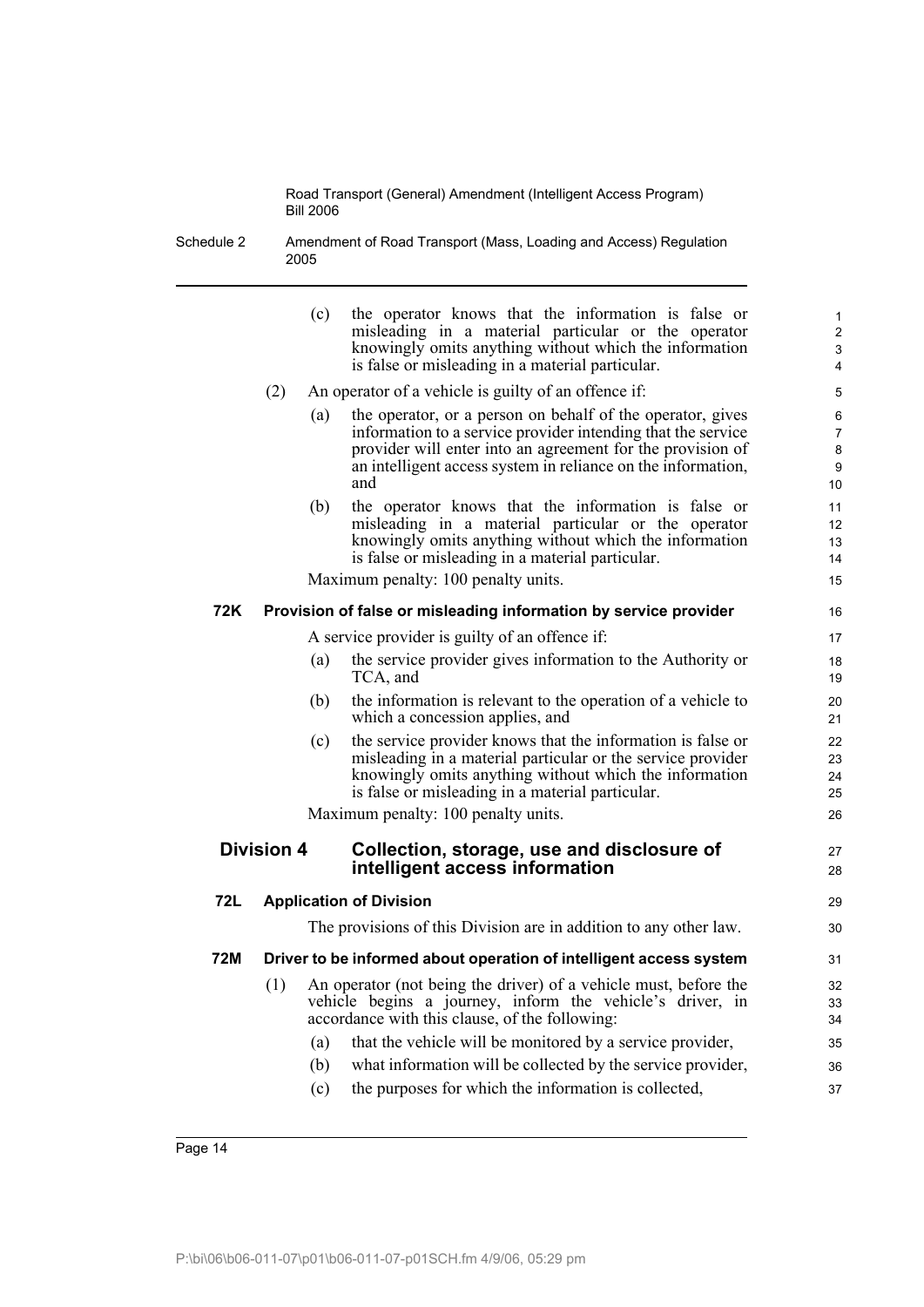| Road Transport (General) Amendment (Intelligent Access Program) |  |
|-----------------------------------------------------------------|--|
| <b>Bill 2006</b>                                                |  |

| Amendment of Road Transport (Mass, Loading and Access) Regulation | Schedule 2 |
|-------------------------------------------------------------------|------------|
| 2005                                                              |            |

| (d) | the persons and authorities to which the information may |  |
|-----|----------------------------------------------------------|--|
|     | be disclosed,                                            |  |

- (e) that the collection of the information is authorised by this Regulation,
- (f) that the driver has the rights of reasonable access to, and of correction of, any personal information collected and how those rights may be exercised,
- (g) the name and address of the service provider,
- (h) the driver's obligation under this Regulation to report malfunctions to the operator and how to make those reports.

Maximum penalty: 100 penalty units.

- (2) An operator must inform the driver by placing a notice containing the information in the vehicle's driving cab in a place where it is clearly visible.
- (3) An operator must also inform the driver by including the information in writing in any contract of employment between the driver and the operator.

### **72N Use or disclosure of information by operator about driver not at work**

An operator of a vehicle must not use or disclose any intelligent access information about a driver of the vehicle if the information is obtained during any period when the driver is not at work for the driver's employer (within the meaning of section 5 of the *Workplace Surveillance Act 2005*).

Maximum penalty: 100 penalty units.

## **72O Information offences by service providers**

- (1) A service provider must not collect, store, use or disclose intelligent access information otherwise than as required or permitted by or under this Regulation or any other law. Maximum penalty (subclause (1)):
	- (a) first offence—100 penalty units, or
	- (b) subsequent offence—200 penalty units.
- (2) A service provider must take reasonable steps to ensure that the intelligent access information it collects:
	- (a) is necessary for, or is directly related to, the purpose for which it is collected, or a directly related purpose, and
	- (b) is not excessive for that purpose, and

Page 15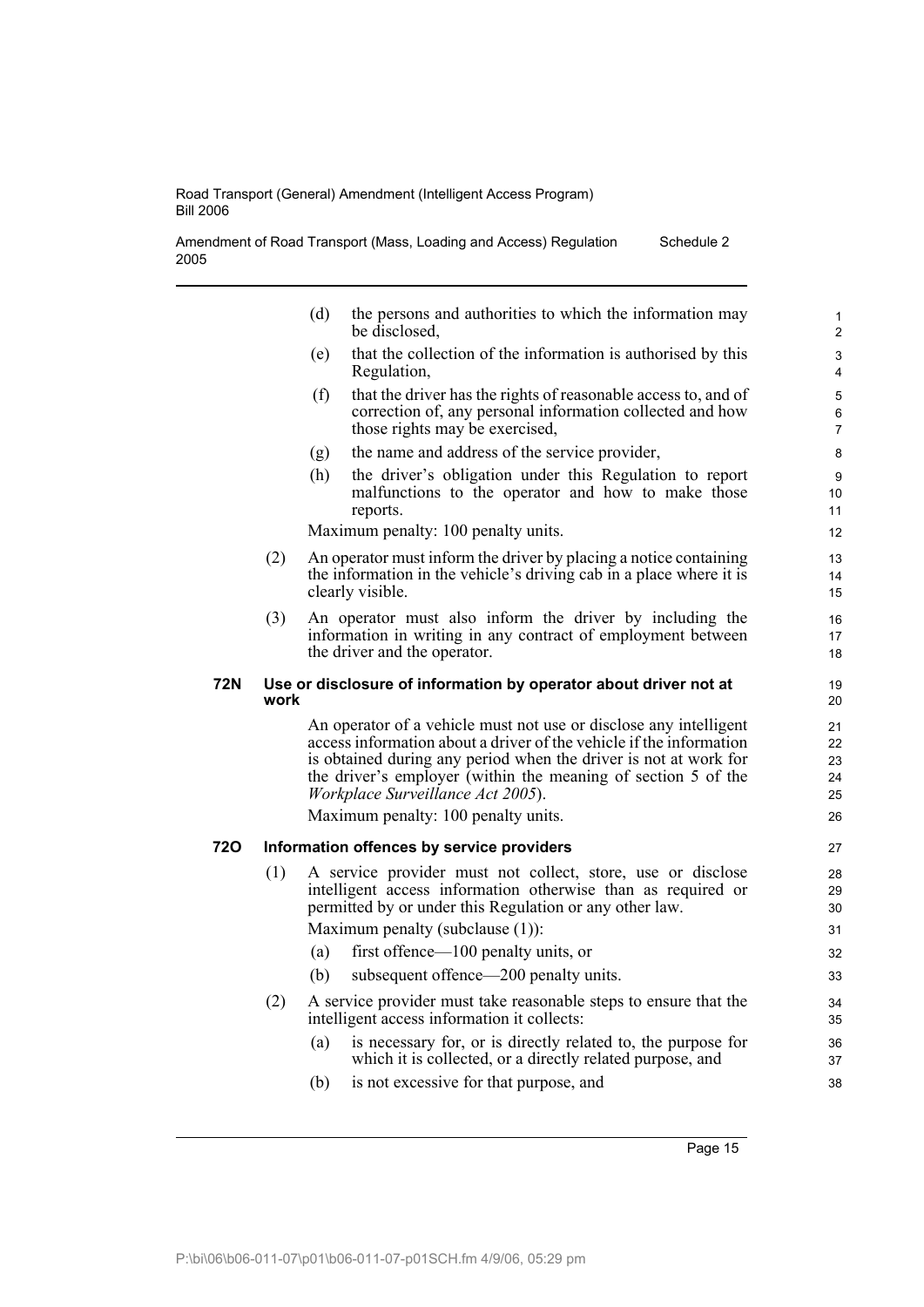Schedule 2 Amendment of Road Transport (Mass, Loading and Access) Regulation 2005

|     |                                                                                                   | is accurate, up-to-date, complete and not misleading.<br>(c)                                                                                                                                                          | $\mathbf{1}$       |  |  |
|-----|---------------------------------------------------------------------------------------------------|-----------------------------------------------------------------------------------------------------------------------------------------------------------------------------------------------------------------------|--------------------|--|--|
|     |                                                                                                   | Maximum penalty (subclause $(2)$ ): 50 penalty units.                                                                                                                                                                 | $\overline{2}$     |  |  |
|     | (3)                                                                                               | A service provider must keep:                                                                                                                                                                                         | 3                  |  |  |
|     |                                                                                                   | a copy of a non-compliance report made under this Part,<br>(a)<br>and                                                                                                                                                 | 4<br>5             |  |  |
|     |                                                                                                   | (b)<br>the data relied on to generate the report,                                                                                                                                                                     | 6                  |  |  |
|     |                                                                                                   | for at least 4 years after the report is made by the service provider.                                                                                                                                                | 7                  |  |  |
|     | (4)                                                                                               | A service provider must take reasonable steps to destroy<br>intelligent access information, other than information referred to<br>in subclause $(3)$ , not later than one year after the information is<br>collected. | 8<br>9<br>10<br>11 |  |  |
|     |                                                                                                   | Maximum penalty (subclauses $(3)$ and $(4)$ ): 100 penalty units.                                                                                                                                                     | 12                 |  |  |
| 72P | Collection, storage, use and disclosure of intelligent access<br>information by service providers |                                                                                                                                                                                                                       |                    |  |  |
|     | (1)                                                                                               | A service provider may collect, store and use intelligent access<br>information for compliance purposes.                                                                                                              | 15<br>16           |  |  |
|     | (2)                                                                                               | A service provider may disclose intelligent access information to<br>the Authority, or to TCA, for compliance purposes.                                                                                               | 17<br>18           |  |  |
|     | (3)                                                                                               | A service provider may disclose intelligent access information<br>about an operator of a vehicle to the operator but must not<br>disclose a non-compliance report.                                                    | 19<br>20<br>21     |  |  |
|     | (4)                                                                                               | A service provider may disclose intelligent access information<br>about an operator of a vehicle (other than a non-compliance<br>report) to another person if:                                                        | 22<br>23<br>24     |  |  |
|     |                                                                                                   | the operator consents, and<br>(a)                                                                                                                                                                                     | 25                 |  |  |
|     |                                                                                                   | the information does not identify any individual or contain<br>(b)<br>anything by which the identity of an individual can<br>reasonably be ascertained.                                                               | 26<br>27<br>28     |  |  |
|     | (5)                                                                                               | A service provider may use or disclose intelligent access<br>information that includes personal information about a person<br>with the consent of the person.                                                         | 29<br>30<br>31     |  |  |
| 72Q |                                                                                                   | <b>Information offences by TCA</b>                                                                                                                                                                                    | 32                 |  |  |
|     | (1)                                                                                               | TCA must not collect, store, use or disclose intelligent access<br>information otherwise than as required or permitted by or under<br>this Regulation or any other law.                                               | 33<br>34<br>35     |  |  |
|     |                                                                                                   | Maximum penalty (subclause (1)):                                                                                                                                                                                      | 36                 |  |  |
|     |                                                                                                   | first offence—100 penalty units, or<br>(a)                                                                                                                                                                            | 37                 |  |  |
|     |                                                                                                   |                                                                                                                                                                                                                       |                    |  |  |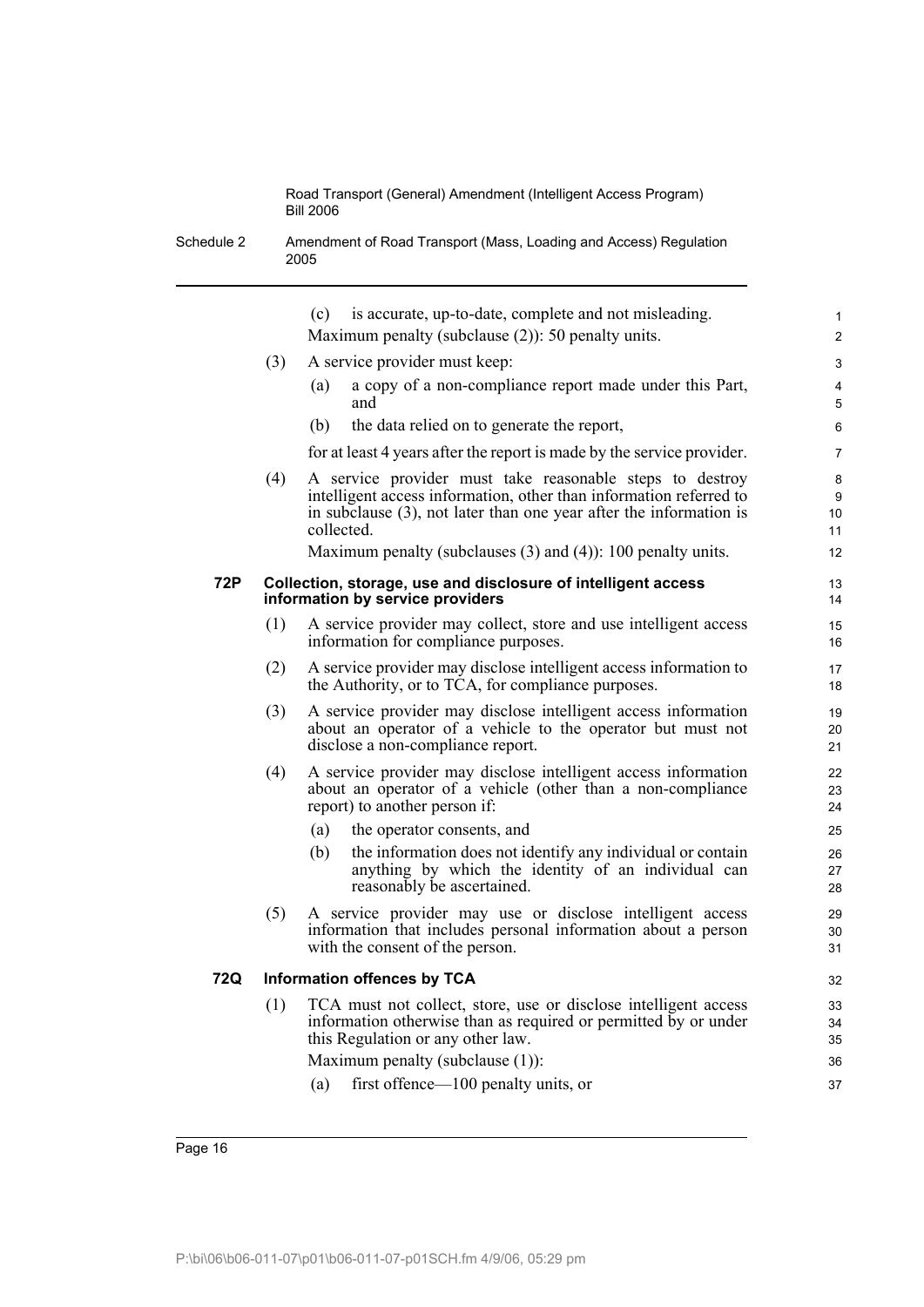Amendment of Road Transport (Mass, Loading and Access) Regulation 2005 Schedule 2

|     |                                  | subsequent offence—200 penalty units.<br>(b)                                                                                                                                                                                                    | $\mathbf{1}$             |  |  |
|-----|----------------------------------|-------------------------------------------------------------------------------------------------------------------------------------------------------------------------------------------------------------------------------------------------|--------------------------|--|--|
|     | (2)                              | TCA must take reasonable steps to ensure that personal<br>information that it collects is accurate, up-to-date, complete and<br>not misleading.                                                                                                 | $\overline{2}$<br>3<br>4 |  |  |
|     |                                  | Maximum penalty (subclause $(2)$ ): 50 penalty units.                                                                                                                                                                                           | 5                        |  |  |
| 72R |                                  | Collection, storage, use and disclosure of intelligent access<br>information by TCA                                                                                                                                                             | 6<br>$\overline{7}$      |  |  |
|     | (1)                              | TCA may collect, store, use and disclose intelligent access<br>information for the performance of its functions and for<br>compliance purposes.                                                                                                 | 8<br>9<br>10             |  |  |
|     | (2)                              | TCA may disclose intelligent access information about an<br>operator of a vehicle to the operator but must not disclose a<br>non-compliance report.                                                                                             | 11<br>12<br>13           |  |  |
|     | (3)                              | TCA may use or disclose intelligent access information about the<br>operator of a vehicle (other than a non-compliance report) for any<br>purpose if:                                                                                           | 14<br>15<br>16           |  |  |
|     |                                  | (a)<br>the operator consents, and                                                                                                                                                                                                               | 17                       |  |  |
|     |                                  | the information does not identify any individual or contain<br>(b)<br>anything by which the identity of any individual can<br>reasonably be ascertained.                                                                                        | 18<br>19<br>20           |  |  |
|     | (4)                              | TCA may disclose intelligent access information relating to an<br>operator of a vehicle to an auditor or the Authority.                                                                                                                         | 21<br>22                 |  |  |
|     | (5)                              | TCA may use or disclose intelligent access information that<br>includes personal information about a person with the consent of<br>the person.                                                                                                  | 23<br>24<br>25           |  |  |
|     | (6)                              | TCA may use or disclose intelligent access information for<br>research purposes, but only if the information contains no<br>personal information or with the consent of any person about<br>whom the information includes personal information. | 26<br>27<br>28<br>29     |  |  |
|     | (7)                              | TCA must not disclose information relating to a breach of a<br>service provider's obligations, other than to the Authority or an<br>auditor.                                                                                                    | 30<br>31<br>32           |  |  |
| 72S | Information offences by auditors |                                                                                                                                                                                                                                                 |                          |  |  |
|     | (1)                              | An auditor must not collect, store, use or disclose intelligent<br>access information otherwise than as required or permitted by or<br>under this Regulation or any other law.                                                                  | 34<br>35<br>36           |  |  |
|     |                                  | Maximum penalty (subclause (1)):                                                                                                                                                                                                                | 37                       |  |  |
|     |                                  | first offence-100 penalty units, or<br>(a)                                                                                                                                                                                                      | 38                       |  |  |

Page 17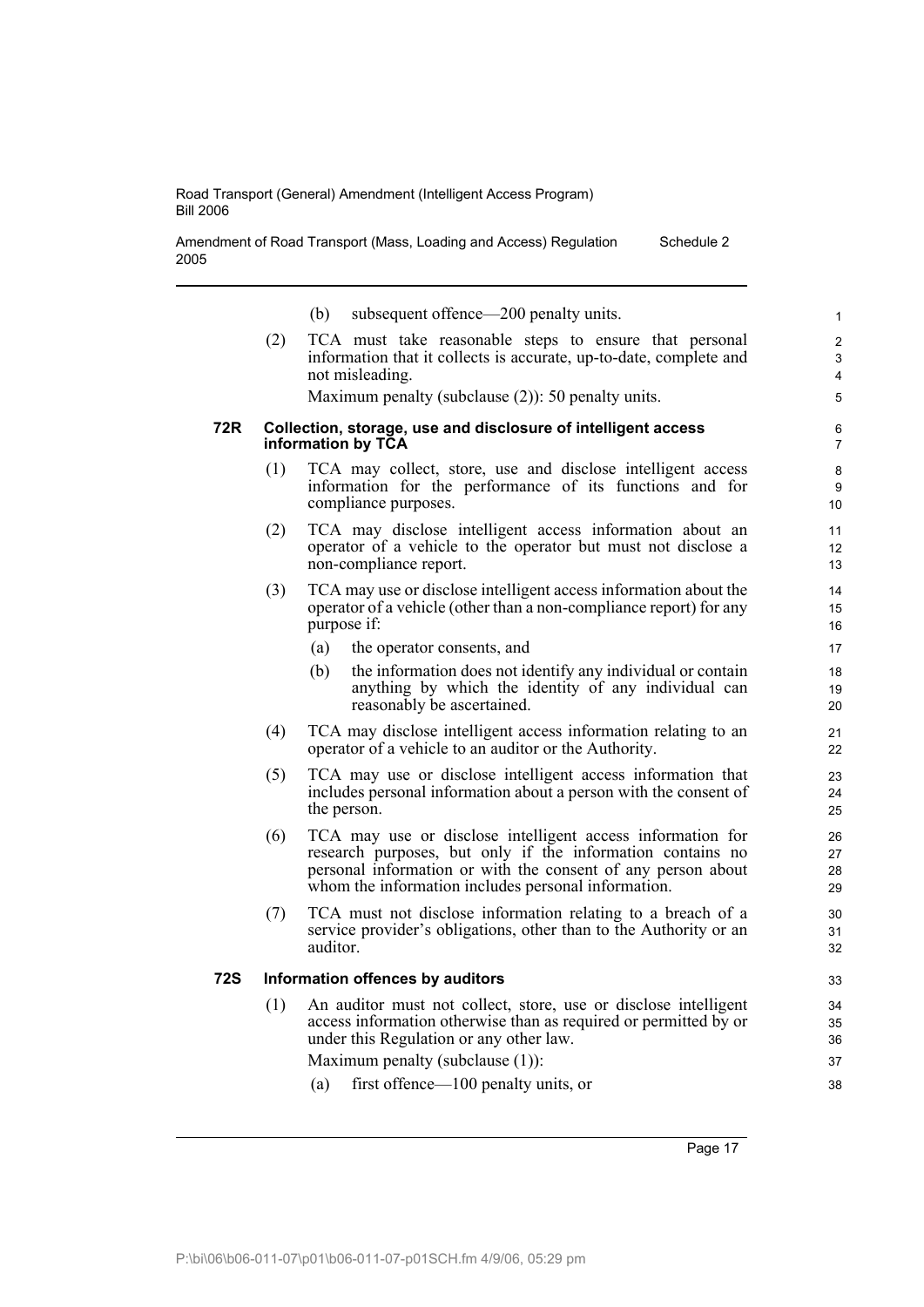Schedule 2 Amendment of Road Transport (Mass, Loading and Access) Regulation 2005

|            |     | (b)     | subsequent offence—200 penalty units.                                                                                                                                                                                                                                                                                                       | 1                                |
|------------|-----|---------|---------------------------------------------------------------------------------------------------------------------------------------------------------------------------------------------------------------------------------------------------------------------------------------------------------------------------------------------|----------------------------------|
|            | (2) |         | An auditor must take reasonable steps to ensure that intelligent<br>access information it collects:                                                                                                                                                                                                                                         | $\overline{2}$<br>3              |
|            |     | (a)     | is necessary for, or is directly related to, the purpose for<br>which it is collected, or a directly related purpose, and                                                                                                                                                                                                                   | $\overline{4}$<br>5              |
|            |     | (b)     | is not excessive for that purpose, and                                                                                                                                                                                                                                                                                                      | 6                                |
|            |     | (c)     | is accurate, up-to-date, complete and not misleading.                                                                                                                                                                                                                                                                                       | $\overline{7}$                   |
|            |     |         | Maximum penalty (subclause $(2)$ ): 50 penalty units.                                                                                                                                                                                                                                                                                       | 8                                |
| <b>72T</b> |     |         | Auditors' powers to collect, store, use and disclose intelligent<br>access information                                                                                                                                                                                                                                                      | 9<br>10                          |
|            | (1) |         | An auditor may collect, store, use and disclose intelligent access<br>information for the following purposes:                                                                                                                                                                                                                               | 11<br>12                         |
|            |     | (a)     | the performance of functions under this Part,                                                                                                                                                                                                                                                                                               | 13                               |
|            |     | (b)     | to report a breach of a concession or a suspected tampering<br>offence to the Authority or TCA,                                                                                                                                                                                                                                             | 14<br>15                         |
|            |     | (c)     | to report to TCA a failure by a service provider to comply<br>with its obligations under this Part.                                                                                                                                                                                                                                         | 16<br>17                         |
|            | (2) |         | An auditor may collect intelligent access information that is<br>reasonably necessary to enable the auditor to carry out and report<br>on an intelligent access audit of a service provider.                                                                                                                                                | 18<br>19<br>20                   |
|            | (3) |         | An auditor must not use or disclose information relating to an<br>operator of a vehicle, other than to the operator, TCA or the<br>Authority.                                                                                                                                                                                               | 21<br>22<br>23                   |
|            | (4) | or TCA. | An auditor must not disclose information relating to a breach of<br>a concession or a tampering offence, other than to the Authority                                                                                                                                                                                                        | 24<br>25<br>26                   |
|            | (5) |         | An auditor may use or disclose intelligent access information<br>with the consent of any person about whom the information<br>includes personal information.                                                                                                                                                                                | 27<br>28<br>29                   |
| <b>72U</b> |     |         | Obligations of TCA and auditors as to accuracy and other matters<br>in relation to use or disclosure                                                                                                                                                                                                                                        | 30<br>31                         |
|            |     |         | TCA or an auditor must not use or disclose intelligent access<br>information unless it first takes reasonable steps to ensure that,<br>having regard to the purpose for which the information is to be<br>used or disclosed, the information is accurate, up-to-date,<br>complete and not misleading.<br>Maximum penalty: 50 penalty units. | 32<br>33<br>34<br>35<br>36<br>37 |
|            |     |         |                                                                                                                                                                                                                                                                                                                                             |                                  |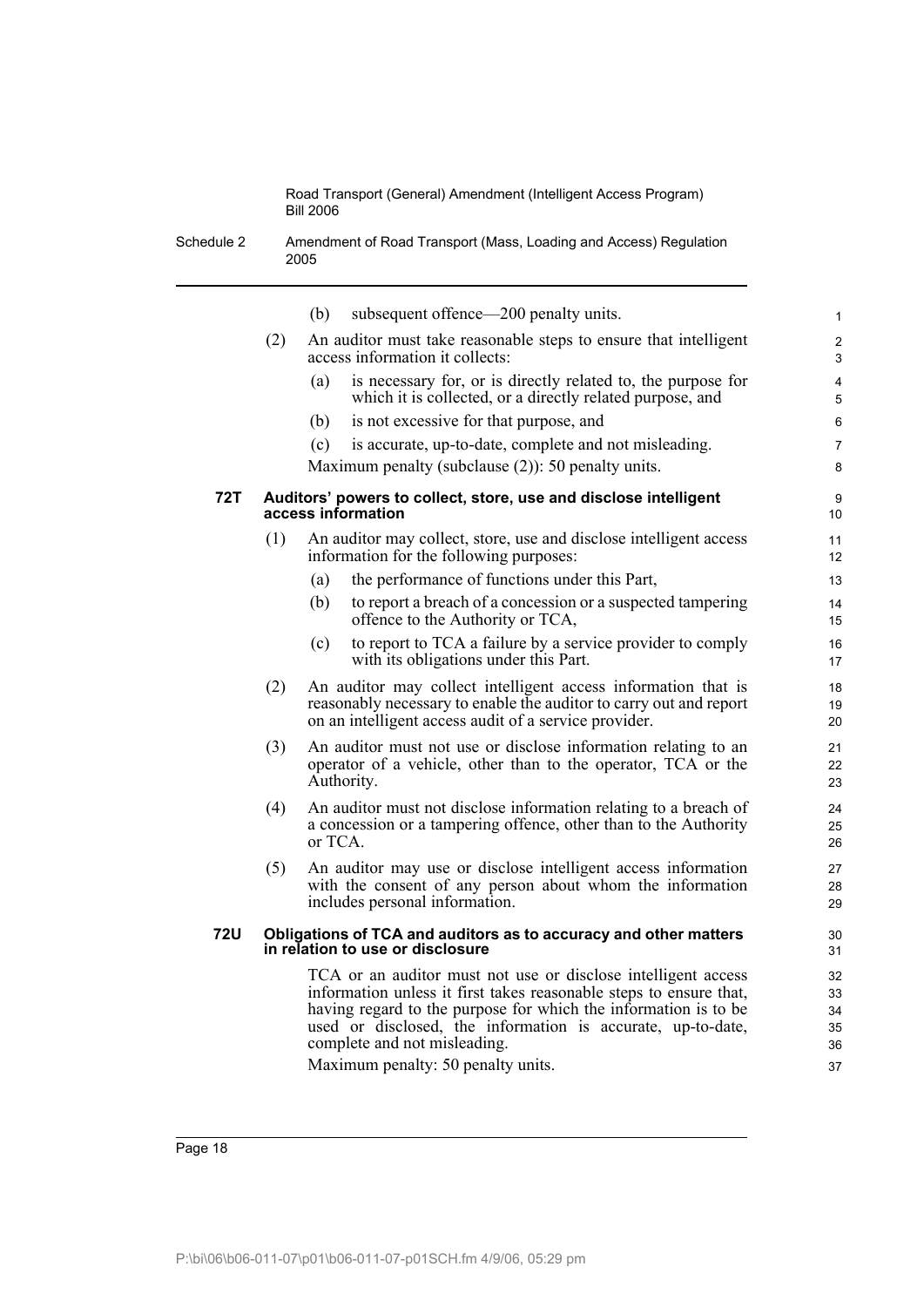Amendment of Road Transport (Mass, Loading and Access) Regulation 2005 Schedule 2

#### **72V Obligations of service providers, TCA and auditors to keep information secure**

- (1) A service provider, TCA or an auditor must take reasonable steps to protect intelligent access information collected by it against unauthorised access, unauthorised use, misuse, loss, modification or unauthorised disclosure.
- (2) TCA or an auditor must take reasonable steps to destroy intelligent access information after one year unless the information is required as evidence in court proceedings.
- (3) TCA or an auditor may comply with subclause (1) by permanently removing anything by which an individual can be identified from the intelligent access information it holds.
- (4) TCA or an auditor must not fail to comply with this clause. Maximum penalty: 50 penalty units.

### **72W Information management policies and disclosure to individuals by service providers and TCA**

- (1) Each service provider and TCA must prepare, and make publicly available, a policy on the management of information by the service provider or TCA.
- (2) On a request by an individual, a service provider, TCA or an auditor must take reasonable steps to inform the individual of the following:
	- (a) the kinds of information held about the individual,
	- (b) the purpose for which the information is held,
	- (c) the way in which the information is collected, held, used and disclosed,
	- (d) the persons and authorities to whom or to which the information may be disclosed,
	- (e) the individual's rights of reasonable access to, and correction of, the information,
	- (f) how to exercise those rights.
- (3) On a request by an individual, a service provider, TCA or an auditor must give the individual access to personal information held about the individual by the service provider, TCA or the auditor and must do so without undue delay or cost.

Maximum penalty (subclauses (1), (2) and (3)): 10 penalty units.

Page 19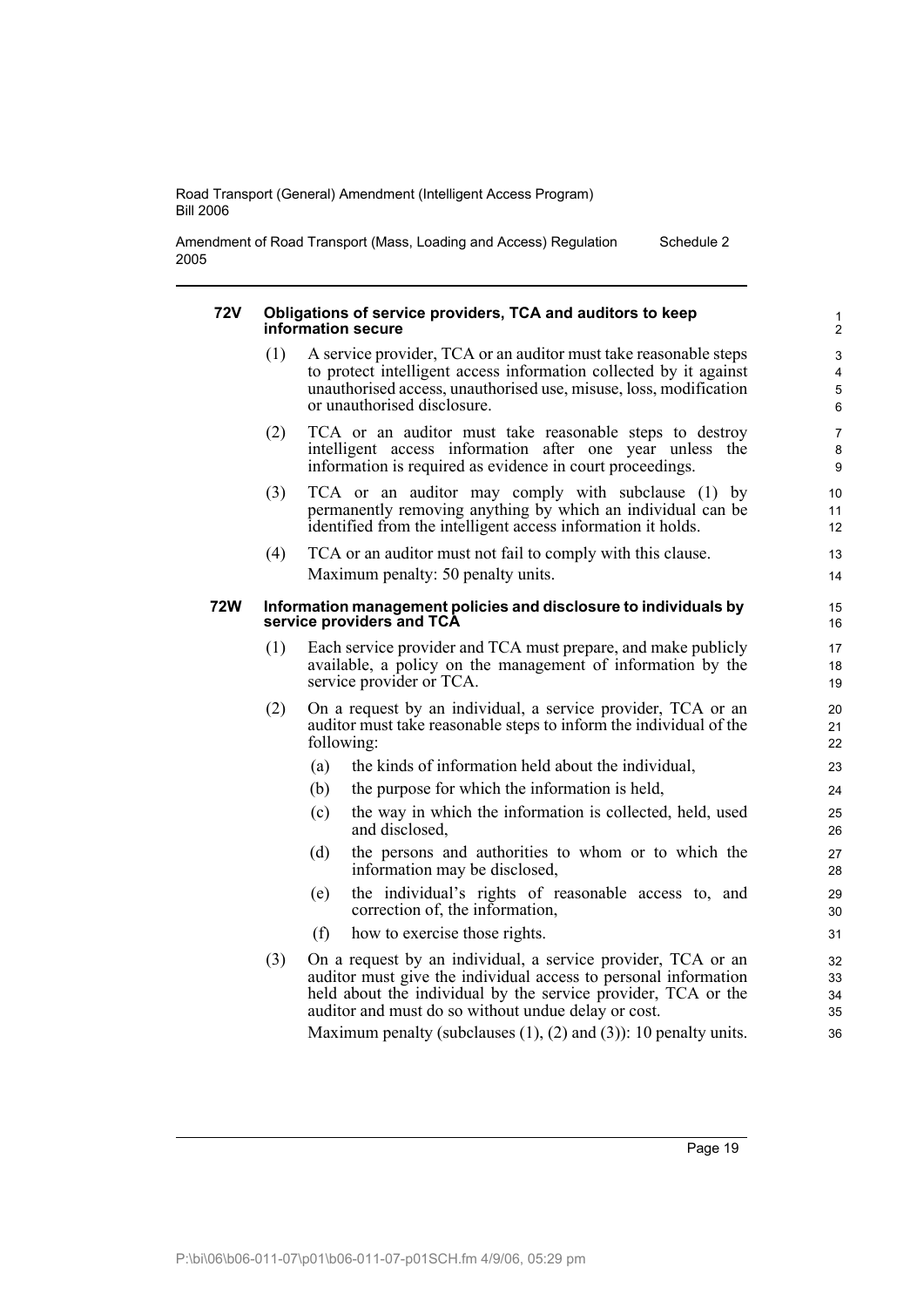Schedule 2 Amendment of Road Transport (Mass, Loading and Access) Regulation 2005

|     | (4)                                       | Nothing in this clause requires a service provider to inform an<br>individual that a non-compliance report or a report about a<br>tampering offence has been made about the individual or to give<br>the individual access to any such report. | $\mathbf{1}$<br>$\overline{2}$<br>3<br>4 |  |  |
|-----|-------------------------------------------|------------------------------------------------------------------------------------------------------------------------------------------------------------------------------------------------------------------------------------------------|------------------------------------------|--|--|
| 72X |                                           | Records of collection, use and disclosure of information by<br>service providers, TCA and auditors                                                                                                                                             | 5<br>6                                   |  |  |
|     | (1)                                       | A service provider, TCA or an auditor must make a record of<br>intelligent access information it uses or discloses, containing the<br>following:                                                                                               | 7<br>8<br>9                              |  |  |
|     |                                           | the name of the person who used or disclosed the<br>(a)<br>information,                                                                                                                                                                        | 10<br>11                                 |  |  |
|     |                                           | the date of the disclosure or use,<br>(b)                                                                                                                                                                                                      | 12                                       |  |  |
|     |                                           | in the case of a disclosure, the person or body to whom or<br>(c)<br>to which the information was disclosed,                                                                                                                                   | 13<br>14                                 |  |  |
|     |                                           | in the case of the use of information, a brief description of<br>(d)<br>how the information was used,                                                                                                                                          | 15<br>16                                 |  |  |
|     |                                           | what provision of this Regulation or what other law<br>(e)<br>permitted the use or disclosure,                                                                                                                                                 | 17<br>18                                 |  |  |
|     |                                           | (f)<br>a copy of any document authorising the use or disclosure.                                                                                                                                                                               | 19                                       |  |  |
|     | (2)                                       | The service provider, TCA or the auditor must:                                                                                                                                                                                                 |                                          |  |  |
|     |                                           | make the record within 5 business days after the relevant<br>(a)<br>use or disclosure, and                                                                                                                                                     | 21<br>22                                 |  |  |
|     |                                           | make the record in a form that allows it to be readily<br>(b)<br>inspected, and                                                                                                                                                                | 23<br>24                                 |  |  |
|     |                                           | retain the record for 2 years.<br>(c)                                                                                                                                                                                                          | 25                                       |  |  |
|     | (3)                                       | A service provider must keep a record, in a form approved by<br>TCA, of intelligent access information that it collects.                                                                                                                       |                                          |  |  |
|     | (4)                                       | A service provider, TCA or an auditor must not fail to comply<br>with this clause.                                                                                                                                                             | 28<br>29                                 |  |  |
|     |                                           | Maximum penalty:                                                                                                                                                                                                                               | 30                                       |  |  |
|     |                                           | first offence—100 penalty units, or<br>(a)                                                                                                                                                                                                     | 31                                       |  |  |
|     |                                           | subsequent offence—200 penalty units.<br>(b)                                                                                                                                                                                                   | 32                                       |  |  |
| 72Y | <b>Correction of personal information</b> |                                                                                                                                                                                                                                                |                                          |  |  |
|     | (1)                                       | An individual may request a service provider, TCA or an auditor<br>to make appropriate alterations to personal information about the<br>individual held by the service provider, TCA or the auditor.                                           | 34<br>35<br>36                           |  |  |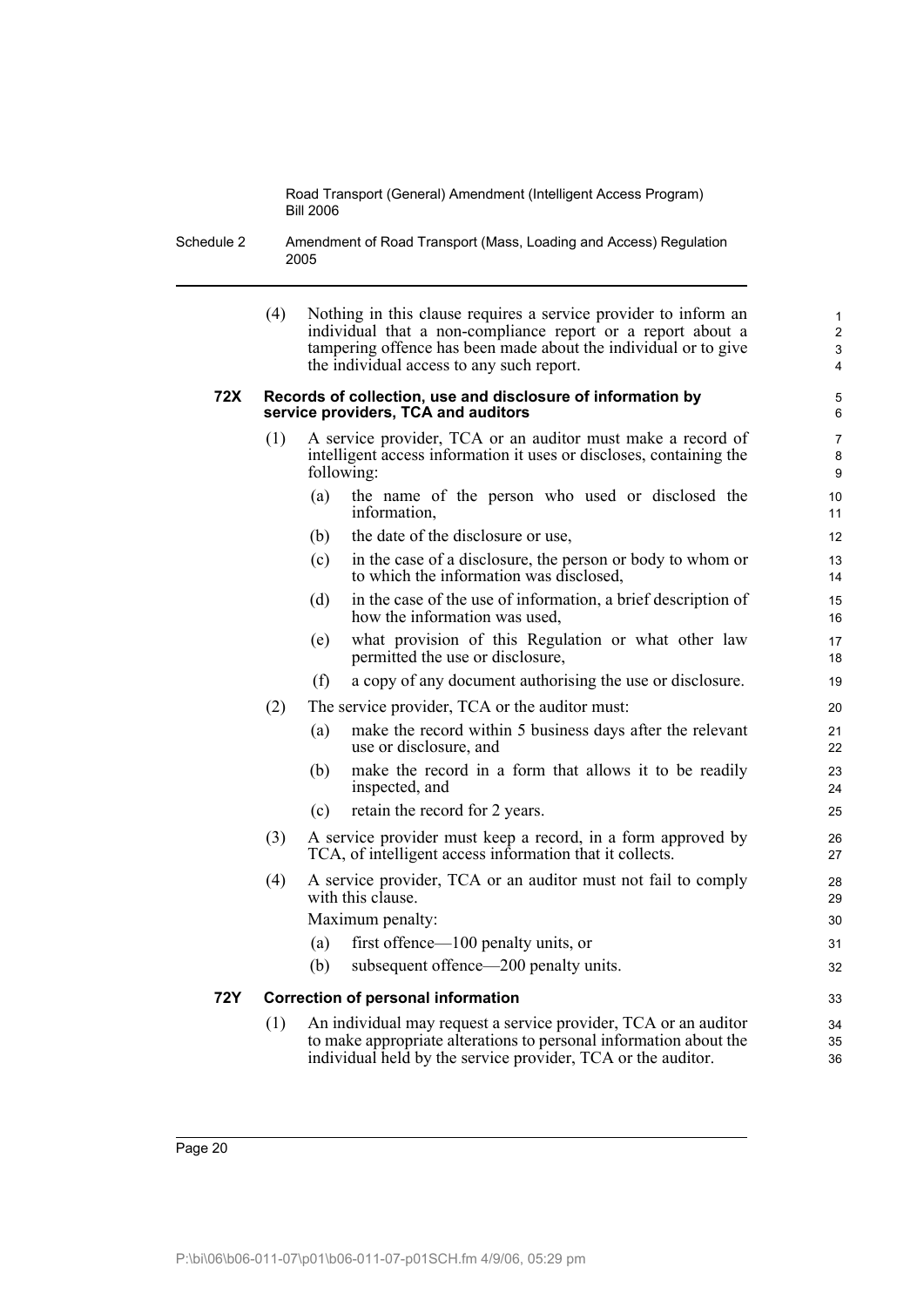i

Amendment of Road Transport (Mass, Loading and Access) Regulation 2005 Schedule 2

|      | (2)                | If so requested, the service provider, TCA or the auditor must<br>make appropriate alterations to ensure that the information is<br>accurate, up-to-date, complete and not misleading.                                                                                          | $\mathbf{1}$<br>$\overline{2}$<br>$\mathfrak{S}$ |  |  |  |
|------|--------------------|---------------------------------------------------------------------------------------------------------------------------------------------------------------------------------------------------------------------------------------------------------------------------------|--------------------------------------------------|--|--|--|
|      | (3)                | If the service provider, TCA or the auditor considers that the<br>information is not inaccurate, out-of-date, incomplete or<br>misleading, it may refuse to comply with the request and must:                                                                                   | $\overline{4}$<br>5<br>6                         |  |  |  |
|      |                    | give the individual a statement in writing of its reasons for<br>(a)<br>refusing, and                                                                                                                                                                                           | 7<br>8                                           |  |  |  |
|      |                    | if the individual so requests, attach to, or include with, the<br>(b)<br>information a statement by him or her.                                                                                                                                                                 | 9<br>10                                          |  |  |  |
|      | (4)                | An individual whose request is refused under this clause may<br>apply for a review of the decision to:                                                                                                                                                                          | 11<br>12                                         |  |  |  |
|      |                    | (a)<br>in the case of a decision by a service provider or an<br>auditor-TCA, or                                                                                                                                                                                                 | 13<br>14                                         |  |  |  |
|      |                    | in the case of a decision by TCA—the Authority.<br>(b)                                                                                                                                                                                                                          | 15                                               |  |  |  |
|      | (5)                | On a review, TCA or the Authority may direct the original<br>decision-maker to make specified alterations to the information.                                                                                                                                                   | 16<br>17                                         |  |  |  |
|      | (6)                | A service provider, TCA or an auditor must not fail to comply<br>with a direction given to the service provider, TCA or auditor<br>under subclause $(5)$ .                                                                                                                      | 18<br>19<br>20                                   |  |  |  |
|      |                    | Maximum penalty (subclauses $(2)$ , $(3)$ and $(6)$ ): 50 penalty units.                                                                                                                                                                                                        | 21                                               |  |  |  |
|      | <b>Division 5</b>  | <b>General</b>                                                                                                                                                                                                                                                                  | 22                                               |  |  |  |
| 72Z  |                    | <b>Application of Workplace Surveillance Act 2005</b>                                                                                                                                                                                                                           | 23                                               |  |  |  |
|      |                    | Section 18 of the <i>Workplace Surveillance Act 2005</i> applies to the<br>use or disclosure of intelligent transport systems for the purposes<br>of this Part, but does not prevent the collection, storage, use or<br>disclosure of information in accordance with this Part. | 24<br>25<br>26<br>27                             |  |  |  |
| 72ZA | Records to be kept |                                                                                                                                                                                                                                                                                 |                                                  |  |  |  |
|      | (1)                | TCA must keep and retain records, in accordance with this<br>clause, of its transactions with the Authority, service providers<br>and auditors.                                                                                                                                 | 29<br>30<br>31                                   |  |  |  |
|      | (2)                | TCA must keep:                                                                                                                                                                                                                                                                  | 32                                               |  |  |  |
|      |                    | a non-compliance record or a report made under clause<br>(a)<br>72G for at least 4 years after receiving it, and                                                                                                                                                                | 33<br>34                                         |  |  |  |
|      |                    | any other record referred to in subclause (1) for at least one<br>(b)<br>year after it is made.                                                                                                                                                                                 | 35<br>36                                         |  |  |  |
|      |                    |                                                                                                                                                                                                                                                                                 |                                                  |  |  |  |

Page 21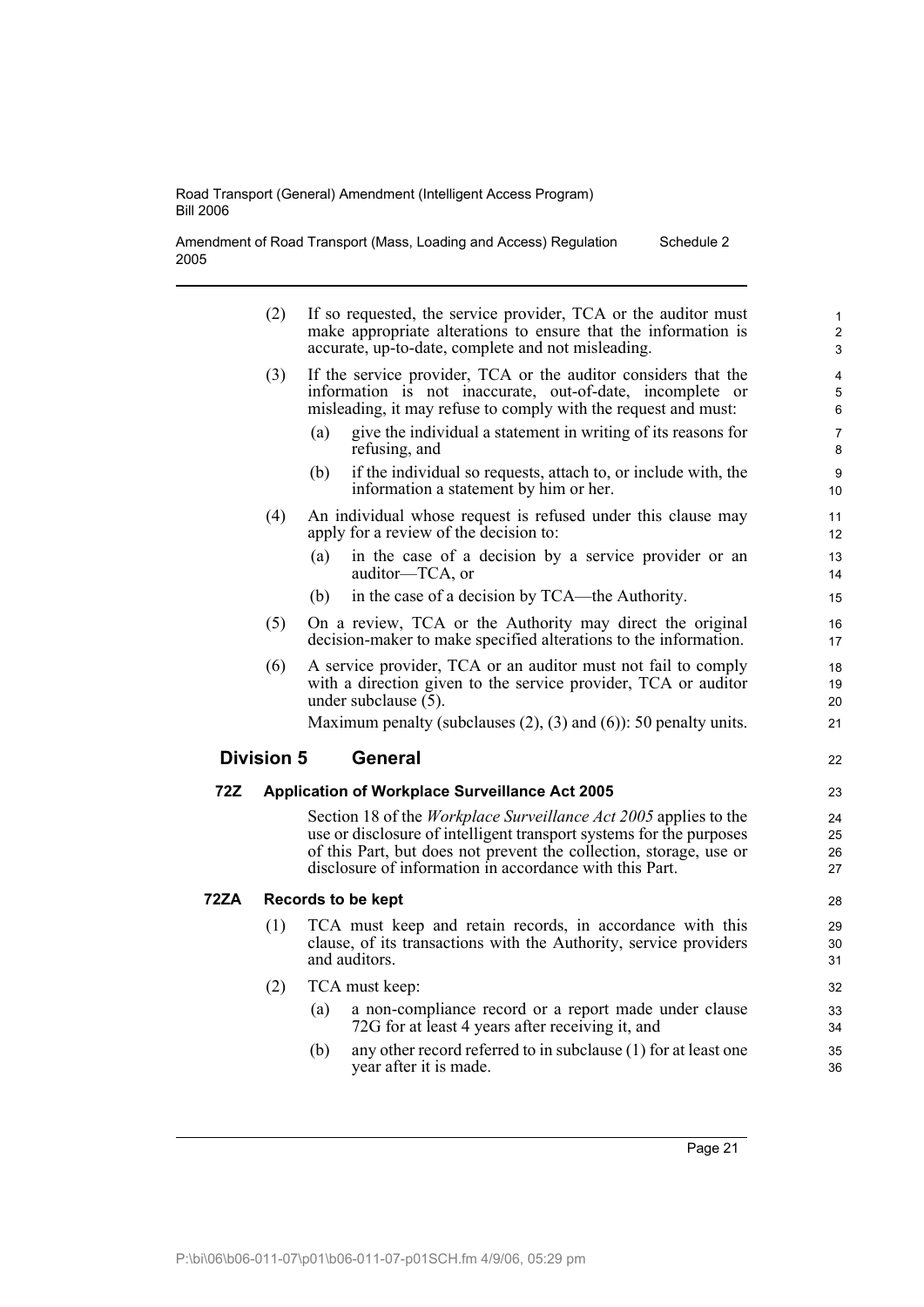Schedule 2 Amendment of Road Transport (Mass, Loading and Access) Regulation 2005

|      | (3) |       | An auditor must keep and retain records of its transactions with<br>service providers and TCA.                                                                                                                                     | $\mathbf{1}$<br>$\overline{2}$ |
|------|-----|-------|------------------------------------------------------------------------------------------------------------------------------------------------------------------------------------------------------------------------------------|--------------------------------|
|      | (4) | made. | An auditor must keep the record for at least one year after it is                                                                                                                                                                  | 3<br>4                         |
|      | (5) |       | TCA or an auditor must not fail to comply with this clause.<br>Maximum penalty: 5 penalty units.                                                                                                                                   | 5<br>6                         |
|      | (6) |       | This clause has effect despite any other provision of this Part.                                                                                                                                                                   | $\overline{7}$                 |
| 72ZB |     |       | Intelligent access audits                                                                                                                                                                                                          | 8                              |
|      | (1) |       | An auditor may carry out an intelligent access audit.                                                                                                                                                                              | 9                              |
|      | (2) |       | A service provider must not fail to give an auditor access to any<br>record kept by the service provider for the purposes of this Part,<br>if required to do so by the auditor for the purposes of an<br>intelligent access audit. | 10<br>11<br>12<br>13           |
|      |     |       | Maximum penalty: 5 penalty units.                                                                                                                                                                                                  | 14                             |
|      | (3) |       | For the purposes of this Part, an <i>intelligent access audit</i> is the<br>process of:                                                                                                                                            | 15<br>16                       |
|      |     | (a)   | reviewing intelligent access information held by a service<br>provider to determine its completeness and reliability, and                                                                                                          | 17<br>18                       |
|      |     | (b)   | reviewing the processes by which that information was<br>collected, and                                                                                                                                                            | 19<br>20                       |
|      |     | (c)   | examining how it is stored, used and disclosed, and                                                                                                                                                                                | 21                             |
|      |     | (d)   | examining intelligent access system equipment installed in<br>or in relation to a vehicle or used by a service provider, and                                                                                                       | 22<br>23                       |
|      |     | (e)   | reporting to TCA on any such review or examination.                                                                                                                                                                                | 24                             |
| 72ZC |     |       | Certificate evidence by Authority of matters relating to<br>concessions and intelligent access information and other matters                                                                                                       | 25<br>26                       |
|      | (1) |       | A certificate purporting to have been issued by the Authority, and<br>stating any of the following, is admissible in any proceedings and<br>is prima facie evidence of the matter stated in it:                                    | 27<br>28<br>29                 |
|      |     | (a)   | that a specified person, vehicle or combination was or was<br>not subject to a specified intelligent access condition at a<br>specified time or during a specified period,                                                         | 30<br>31<br>32                 |
|      |     | (b)   | that a specified person was or was not the operator of a<br>specified vehicle or combination at a specified time or<br>during a specified period,                                                                                  | 33<br>34<br>35                 |
|      |     |       |                                                                                                                                                                                                                                    |                                |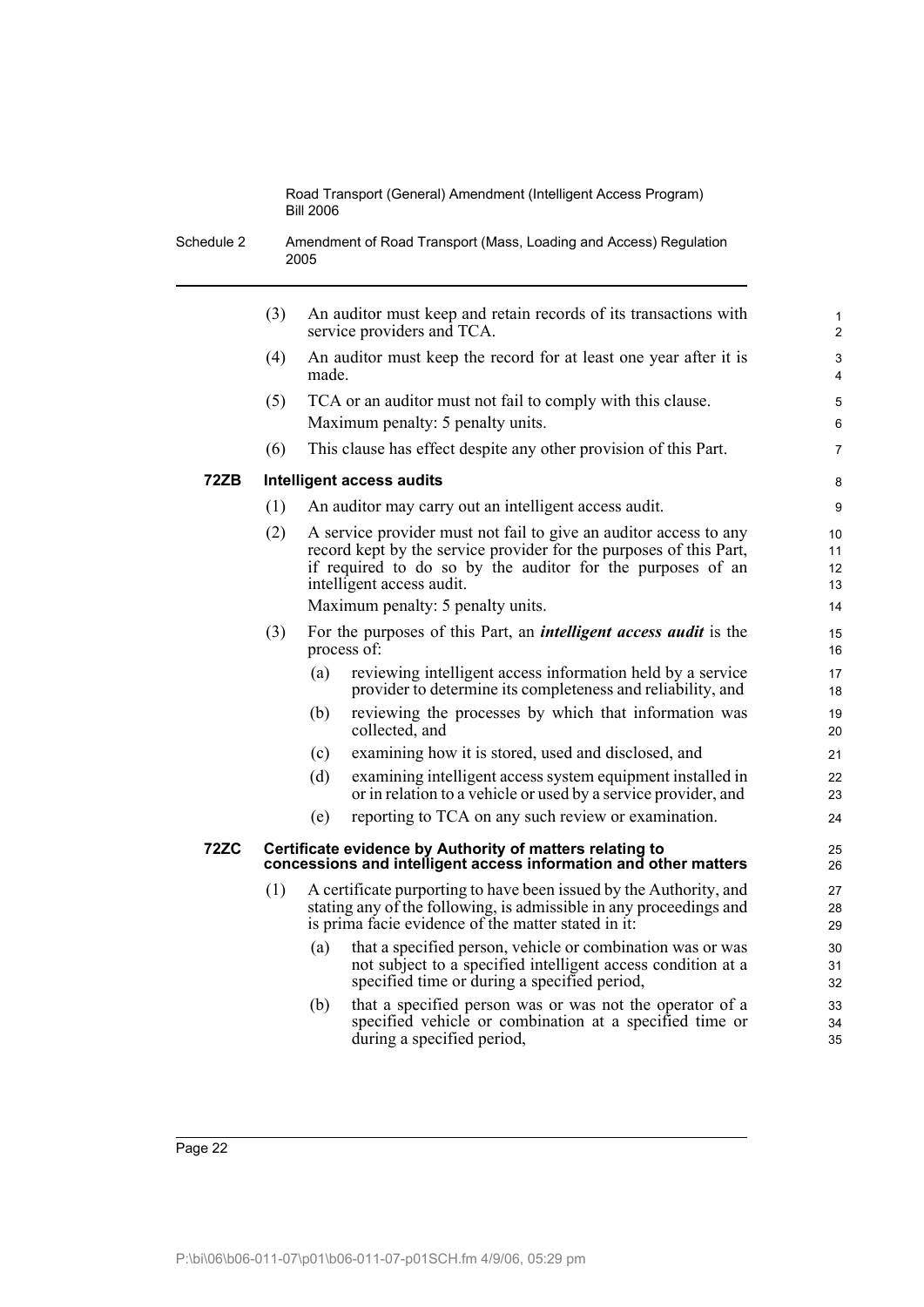Amendment of Road Transport (Mass, Loading and Access) Regulation 2005 Schedule 2

| (c)<br>concession applied, or has not been received,<br>(d)<br>period, or has not been received,<br>(e)<br>relation to a specified vehicle,<br>(f)<br>this Part for a specified purpose,<br>(g)<br>the results of doing so.<br>A procedure referred to in a certificate referred to in subclause<br>(2)<br>$(1)$ (g) is presumed (unless evidence sufficient to raise a doubt<br>about the presumption is adduced) to be valid and reliable for the<br>purpose for which it was used and to have been carried out<br>correctly.<br>72ZD<br><b>Certificate evidence by TCA</b><br>(1)<br>matter stated in it.<br>(2)<br>The map referred to in a certificate under subclause $(1)$ may be in<br>the form of an electronic data file. |                                                                                                                                                                                                                                                                                                             |                                                 |  |  |  |  |
|-------------------------------------------------------------------------------------------------------------------------------------------------------------------------------------------------------------------------------------------------------------------------------------------------------------------------------------------------------------------------------------------------------------------------------------------------------------------------------------------------------------------------------------------------------------------------------------------------------------------------------------------------------------------------------------------------------------------------------------|-------------------------------------------------------------------------------------------------------------------------------------------------------------------------------------------------------------------------------------------------------------------------------------------------------------|-------------------------------------------------|--|--|--|--|
|                                                                                                                                                                                                                                                                                                                                                                                                                                                                                                                                                                                                                                                                                                                                     | that a specified non-compliance report, report of<br>tampering or auditor's report has been received, or was<br>received at a specified time or during a specified period, by<br>the Authority in relation to an intelligent transport system<br>fitted to or in relation to a vehicle to which a specified | $\mathbf{1}$<br>2<br>3<br>4<br>$\mathbf 5$<br>6 |  |  |  |  |
|                                                                                                                                                                                                                                                                                                                                                                                                                                                                                                                                                                                                                                                                                                                                     | that a report of a specified malfunction was received by a<br>specified person at a specified time or during a specified                                                                                                                                                                                    | 7<br>8<br>9                                     |  |  |  |  |
|                                                                                                                                                                                                                                                                                                                                                                                                                                                                                                                                                                                                                                                                                                                                     | that no report of a malfunction has been received, or had<br>been received at a specified time, by the Authority in<br>relation to an intelligent transport system fitted to or in                                                                                                                          | 10<br>11<br>12<br>13                            |  |  |  |  |
|                                                                                                                                                                                                                                                                                                                                                                                                                                                                                                                                                                                                                                                                                                                                     | that a specified form has been approved in accordance with                                                                                                                                                                                                                                                  | 14<br>15                                        |  |  |  |  |
|                                                                                                                                                                                                                                                                                                                                                                                                                                                                                                                                                                                                                                                                                                                                     | that a specified mathematical (including statistical)<br>procedure was carried out in relation to intelligent access<br>information specified or referred to in the certificate and                                                                                                                         | 16<br>17<br>18<br>19                            |  |  |  |  |
|                                                                                                                                                                                                                                                                                                                                                                                                                                                                                                                                                                                                                                                                                                                                     |                                                                                                                                                                                                                                                                                                             | 20<br>21<br>22<br>23<br>24                      |  |  |  |  |
|                                                                                                                                                                                                                                                                                                                                                                                                                                                                                                                                                                                                                                                                                                                                     |                                                                                                                                                                                                                                                                                                             |                                                 |  |  |  |  |
|                                                                                                                                                                                                                                                                                                                                                                                                                                                                                                                                                                                                                                                                                                                                     | A certificate purporting to have been issued by TCA, and stating<br>that a particular map is the intelligent access map as issued by<br>TCA at a specified time or during a specified period, is<br>admissible in any proceedings and is conclusive evidence of the                                         |                                                 |  |  |  |  |
|                                                                                                                                                                                                                                                                                                                                                                                                                                                                                                                                                                                                                                                                                                                                     |                                                                                                                                                                                                                                                                                                             | 31<br>32                                        |  |  |  |  |
| (3)<br>A certificate purporting to have been issued by TCA, and stating<br>the following, is admissible in any proceedings and is prima facie<br>evidence of the matter stated in it:<br>(a)                                                                                                                                                                                                                                                                                                                                                                                                                                                                                                                                        | that a particular intelligent transport system is or is not, or<br>was or was not at a specified time or during a specified                                                                                                                                                                                 | 33<br>34<br>35<br>36<br>37                      |  |  |  |  |
|                                                                                                                                                                                                                                                                                                                                                                                                                                                                                                                                                                                                                                                                                                                                     | period, an intelligent transport system certified by TCA for                                                                                                                                                                                                                                                | 38                                              |  |  |  |  |

Page 23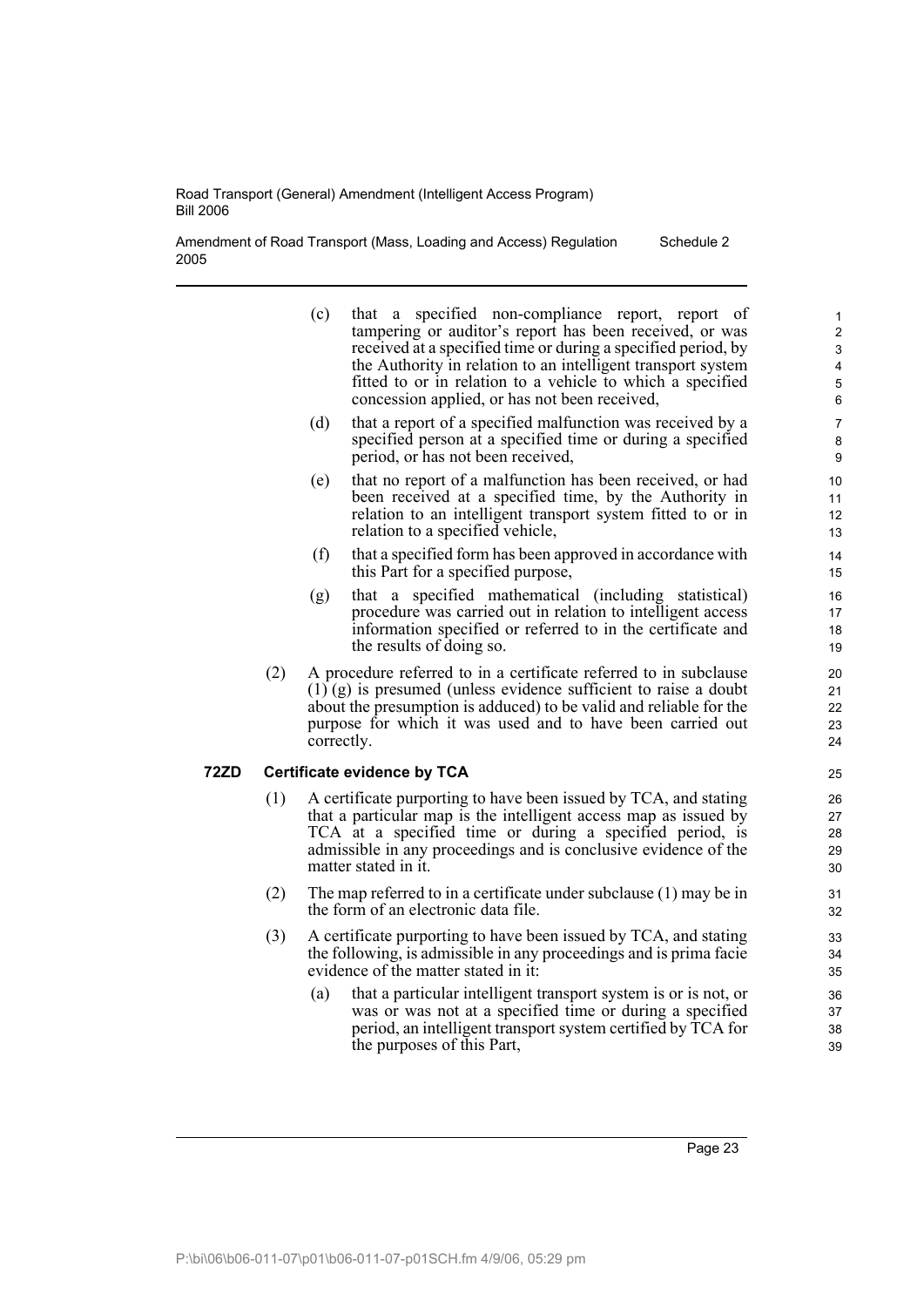Schedule 2 Amendment of Road Transport (Mass, Loading and Access) Regulation 2005

> (b) that at a specified time or during a specified period a specified person was or was not a service provider certified by TCA or an auditor appointed by TCA for the purposes of this Part.

### **72ZE Evidentiary presumptions**

- (1) The intelligent access map, as issued by TCA at a specified time or during a specified period, is presumed (unless evidence sufficient to raise doubt about the presumption is adduced) to be a correct representation of the national road network at the time of its issue.
- (2) The equipment and software that make up an intelligent access system is presumed (unless evidence sufficient to raise doubt about the presumption is adduced) to have operated correctly on any particular occasion.
- (3) A statement of a vehicle's position on the surface of the earth at a particular time, in a non-compliance report or otherwise generated or produced by means of an intelligent access system is presumed (unless evidence sufficient to raise doubt about the presumption is adduced) to be a correct statement of the vehicle's position at the time.
- (4) It is presumed (unless evidence sufficient to raise doubt about the presumption is adduced):
	- (a) that intelligent access information generated by an intelligent access system is correctly generated, and
	- (b) that intelligent access information generated by an intelligent access system is correctly recorded, and
	- (c) that intelligent access information generated by an intelligent access system is not changed by being stored.
- (5) If it is established that some intelligent access information has been changed by being stored, the presumption in subclause (4) (c) continues to apply to any other stored intelligent access information.

#### **72ZF Evidentiary matters relating to reports**

- (1) This clause applies to the following reports:
	- (a) a non-compliance report,
	- (b) a report made in accordance with this Part by a service provider as to a suspected tampering offence,
	- (c) a report made by an intelligent access system setting out intelligent access information.